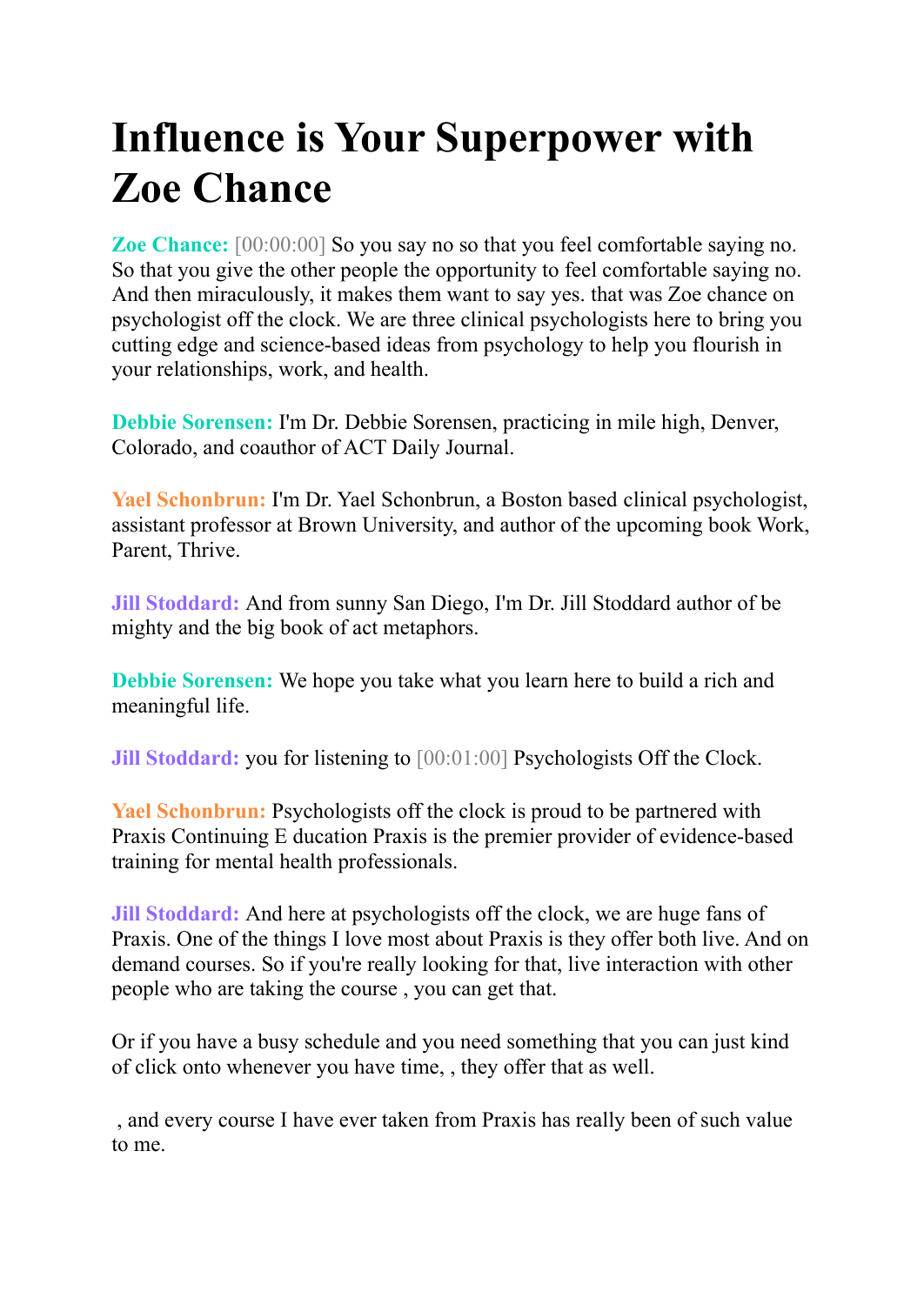**Debbie Sorensen:** I get questions a lot from clinicians who are looking for act training or other types of trainings, and Praxis my go-to place that I send people no matter what level they are, because they have really good beginner trainings for people who have no experience.

And they also [00:02:00] have terrific advanced trainings on different topics and just people who want to keep building their skills.

**Yael Schonbrun:** You can go to our website and get a coupon for the live trainings, by going to our offers page at off the clock, psych.com/sponsors. And we'll hope to see you.

Jill and I are here to introduce an episode about influence. I had the opportunity to interview Dr. Zoe chance who has recently come out with a book called influence is your super power. And of course, influence is something we all want in life.

We all want to be able to make a difference, to get more things that we want to be heard in this. One of our main goals in life is to have influence whether it's with people who are close to us or the world at large. And yet it's something that is hard to figure out how to do skillfully. And so her book offers all sorts of really interesting, science and tips in how to do that.

But what I want to start out by saying is that the thing I found most compelling about this book [00:03:00] is that it comes from a very values oriented perspective. So, whereas we often think about influence from a consumer. Perspective of like how people are trying to sell us things and get influence over our time and our wallets.

She really comes at it from the perspective of how do we use influence for good. How do we make the world a better place through having influence? So she teaches the skills, but teaches it in a way that's very values oriented. And Jill, I know that the values piece is, is really important to you too.

**Jill Stoddard:** Well, absolutely. And I think this is such a timely episode because I think we've all been thinking about influence a lot more than usual, you know, around issues with vaccines and COVID and politics. And you know, where we just feel this divide that we can't get on the same page with each other. And what.

Really compelling about this conversation with Zoe was the role that listening plays in [00:04:00] influence that like really the first step, but that you'll never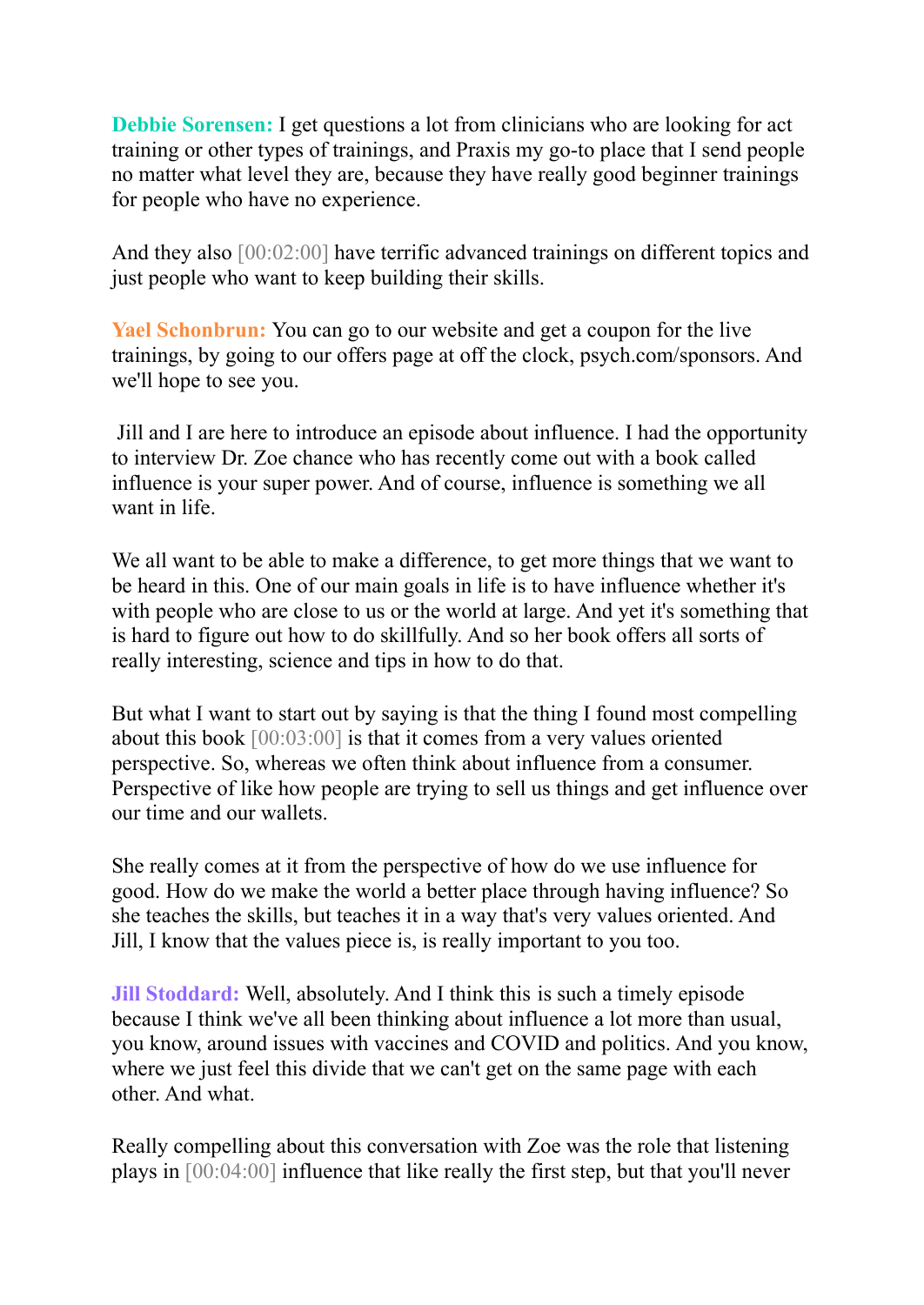influence anyone unless, and until you first become a really skillful listener and. Um, I wanted to share an example where influence occurred in my relationship.

And I, I didn't even really realize it till after the fact. And there was a situation where my husband and I disagreed on something and there was something that he didn't want me to do that I wanted to do. And I think my normal response would have been to just be defensive to try to convince him that this was okay.

And then he would have interned on the same thing. Right. And I, I'm not sure what compelled me to do it because it was before I listened to the, to the episode. But I really sat back and tried to listen and empathize. Zoe talks a lot about the importance of empathy and to understand where he was coming from.

And ultimately. [00:05:00] He, he spoke to me from a place of values and emotions, and that kind of like cracked my heart wide open so that I was able to listen and take it in a lot more. And ultimately, um, I decided to agree with him. So he influenced me successfully and it felt like the right decision. This is not something I did on willingly or out of guilt or obligation.

**Yael Schonbrun:** Or even to get something from him, it wasn't transactional.

**Jill Stoddard:** Correct. A hundred percent. It was, you are my husband. Our relationship is my primary value in this situation. I see how you feel right now, how much pain you're in. And that matters to me. And therefore I am, I choose to agree with your stance. And then it just so happened that something else that we had been not in agreement about for over a year, A little while after this conversation, he came around.

And then decided to  $[00:06:00]$  let me go with what I wanted to do. And I know I'm being a little vague here. I just don't want to, you know, air this stuff with, I don't have Billy's permission. I didn't talk to him about it before. So, um, but he came around and kind of gave in to what I wanted about this other thing.

And like you just said, that was not the purpose. It just happened to be what happened. And I have a feeling. I an unintentionally influenced him because of that previous conversation that we had. And I didn't put it together until I listened to this episode and recognized the role of empathy, listening, and value.

**Yael Schonbrun:** Yeah, it seems paradoxical on the face of it, but this is a truth that Zoe repeats over and over again in, in lots of different, fascinating ways and backed up with science and really interesting anecdotes that to be influential.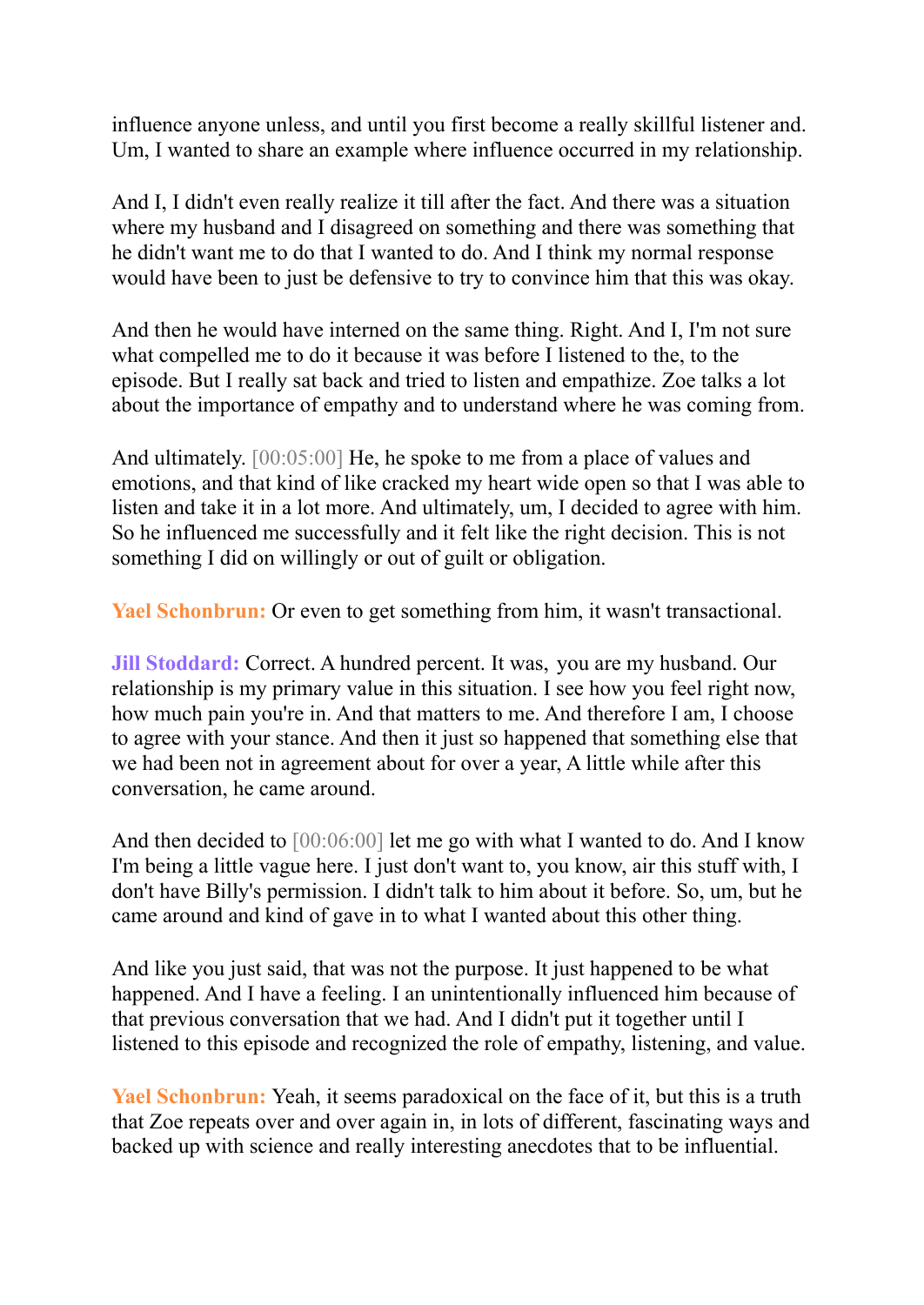We need to be influenceable. And it's really interesting how that works, but to be able to listen deeply, actually allows us to get heard more [00:07:00] deeply.

And there's this sort of give and take. That's not transactional, but sort of like when you enter in very fully to a conversation and you can connect with people. Forms a platform from which you can collaborate more effectively. And that requires you to, um, work together with people in a collaborative way, which means that you're going to be influenced one other challenge to listening deeply though, that I just wanted to point out because it came up during this interview is so sometimes as you're pointing out Joe, we get defensive.

And so that puts us in a position of having a hard time. Uh, listening. Another challenge that comes up a lot for me is when I'm anxious about how somebody might perceive me. And I just really love Zoe Chance's book. I love her research. I love the messaging and I got really nervous heading into the interview.

And in the very beginning of the interview, I found myself having a hard time, really relaxing into the conversation and. It's an interesting thing, as you're talking about the value of deep listening, and you're thinking I'm having a hard [00:08:00] time listening. It's sort of like if you're listening to music and you're thinking about listening to music, you're not actually listening to the music.

And so there's this. Release of ego release of the cognitive piece and a willingness to just be really mindful and inside of an experience that is really critical to good listening, that I think is a skill that we can all practice and do better at even those of us, for example, who listened professionally.

**Jill Stoddard:** Right. And, and I think maybe part of what you're talking about, that many humans have a hard time. Is the difference between listening versus waiting to speak. And we often wait to speak rather than really sitting back and just taking in what we're hearing and, and that's that that's a skill that takes some, some practice.

**Yael Schonbrun:** It does, but it is a critical skill for having more influence, which again is something that many of us want more of in our lives. So we hope that you have a chance to listen deeply to this conversation and that it [00:09:00] helps you to gain some more influence going forward. Dr. Zoe chances are writer, teacher, researcher, infatuated with the topic of influence, and persuasion and author of the new book influence is your superpower. The science of winning hearts, sparking change and making good things happen. Zoe teaches and does research at Yale and her behavior change framework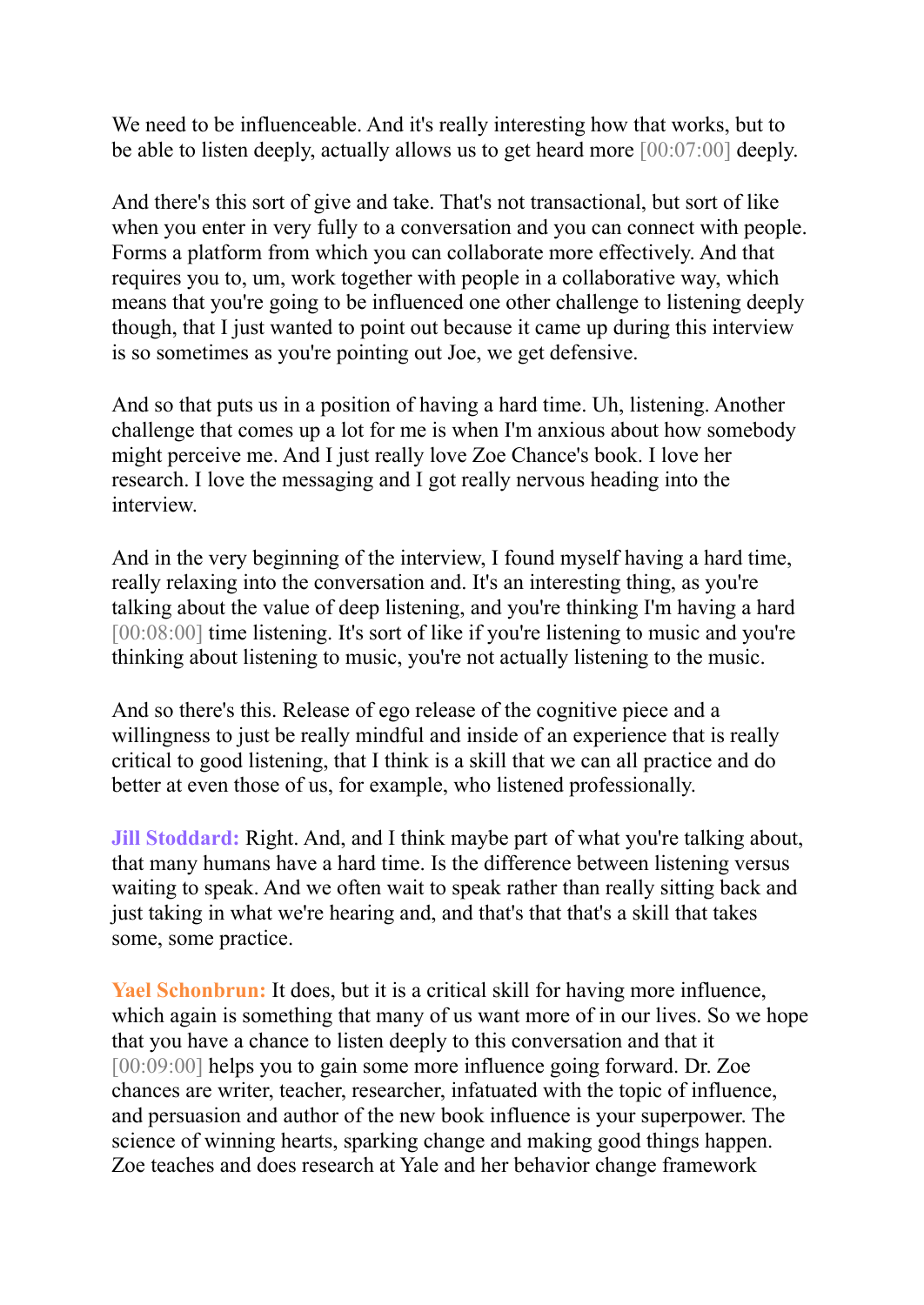guides, google's global food policy. Her mission is to teach smart kind people to raise money for charity, to get elected to political office fund startups, start movement, save lives. Find love, negotiate, great deals and job offers and get along better with their kids. In other words, she helps people to use their super power of influence as a force for good, including.

I want to note by donating half of the proceeds of the book sales to fight climate crisis welcomed.

**Zoe Chance:** Thank you so much. Yeah, I'm really happy to connect.

**Yael Schonbrun:** I'm really happy to, to talk to you about influence because it's such a dominant theme in our culture. One thing I just want to point out is that many books on influence are about becoming better leaders. And you [00:10:00] certainly talk about this, but part of what I love about your work is how much you discuss the importance of influence in so many areas of our life, including our close relationships, like parenting and partnership.

And I'd also argue that influence is a big part of mental wellness in general, in mental illness. And in fact, some mental health disorders are defined by ineffective influence strategies.

**Zoe Chance:** I would love to hear about.

**Yael Schonbrun:** Yeah. So one of the really common really seen clinical presentations is something called borderline personality disorder and it's characterized,

**Zoe Chance:** someone with that diagnosis.

**Yael Schonbrun:** , and it's a relatively common presentation in the therapy office.

Complicated dating histories and it's characterized by these really ineffective efforts to influence other people that are felt as if they are, unwanted , manipulation. And I think manipulation is certainly something that we get afraid of in sort of the environment of talking about influence.

What I've [00:11:00] always kind of thought is that manipulation. Isn't a bad thing, as long as it's done in an effective way, so let me actually pause myself and back up a little bit. I wonder if you can actually share with us your definition of influence, what is it and what is it not?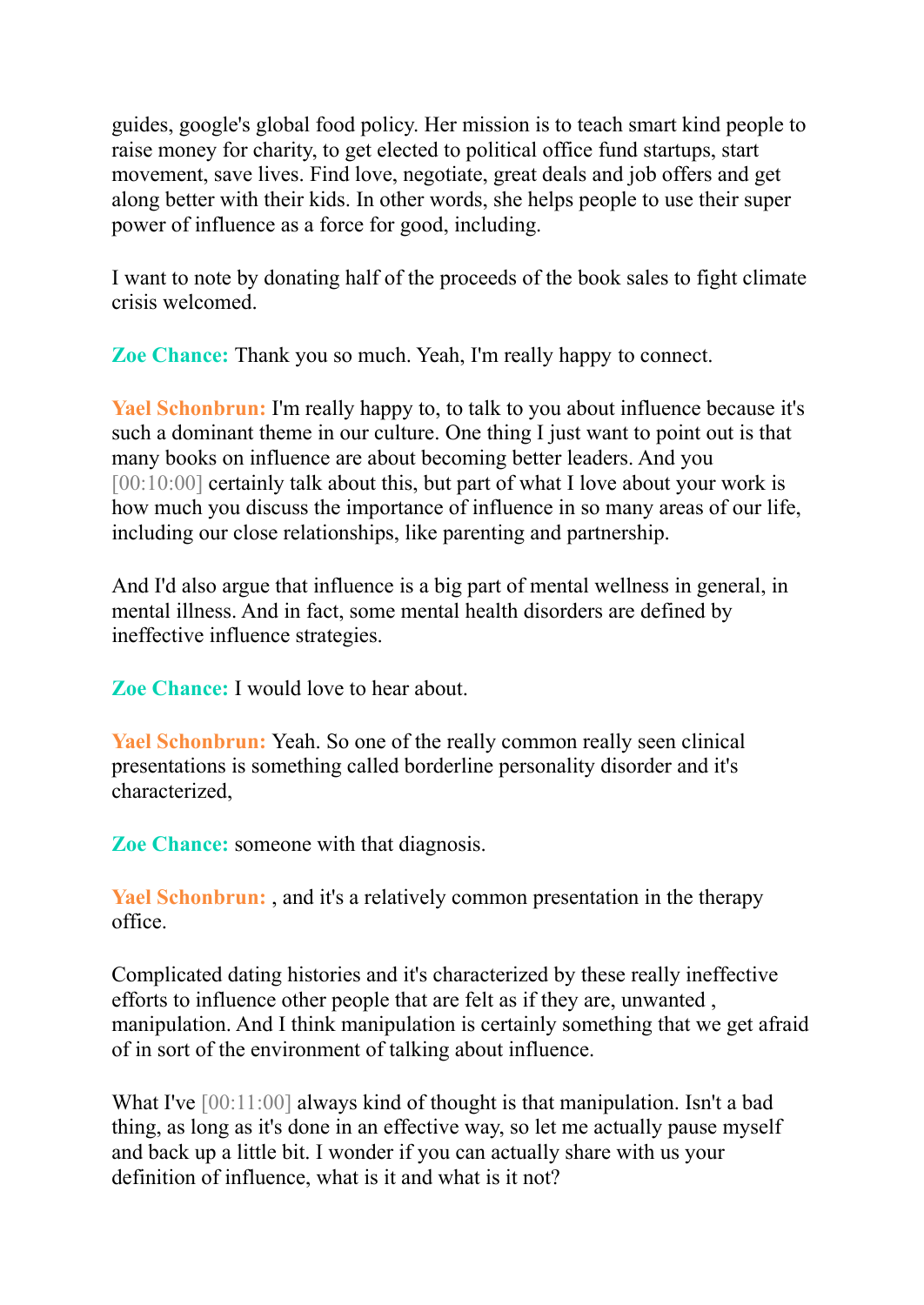Because I think that might give us sort of a platform to talk about like how to be effective in our influence.

**Zoe Chance:** I define influence as broadly as possible to be anything that shifts somebody's thinking or behavior. So it can be intentional or unintentional. It can be beneficence or malicious or neutral manipulative, or non-manipulative. Perceived or not perceived through words or through actions. So influence very, very broad and influence is basically power within that.

First of all, persuasion is influence through communication through words, and then manipulation, how you define this, how each of us defines this. [00:12:00] Is critically important because it determines what we're willing to do and what we're not willing to do to try to influence other people. A lot of us who I get to interact with as I'm teaching and training students, leaders of various types, a lot of us feel like we don't want to be manipulative and anything that someone.

Doesn't know is going on , that we're doing to try to influence them. We are concerned that that's manipulative. So we don't want to do anything that they're not aware of, but. Almost none of us have ever been trained in the psychology of influence.

So that means that whoever we're hoping to influence hasn't been trained in this stuff and they don't know the kinds of things that we're saying or doing might have an effect one way or the another. So I believe that the important thing is [00:13:00] just that we're not hiding our agenda from them. And as a very simple example, if we get to decide what the default is like, We're an employer and we are either giving an employees the option to choose their health insurance plan or their mental health care plan, or we're giving them a default into the plan that we think will be a good idea for them.

are nudging them to say, Hey, here's the default. And hopefully you're doing that because we think that this is best. They may not realize that our choice of the default has such a big effect on what plan they end up with. And it's huge. It's almost certainly bigger than they realize, but is it manipulative?

It's only manipulative. If our secret agenda is something that's not going to serve. If we don't care about their wellbeing, but parents, so you, so you write it and talk about parents and [00:14:00] kids, right? Like, are you manipulating your children when you use reverse psychology? I don't know. What do you think?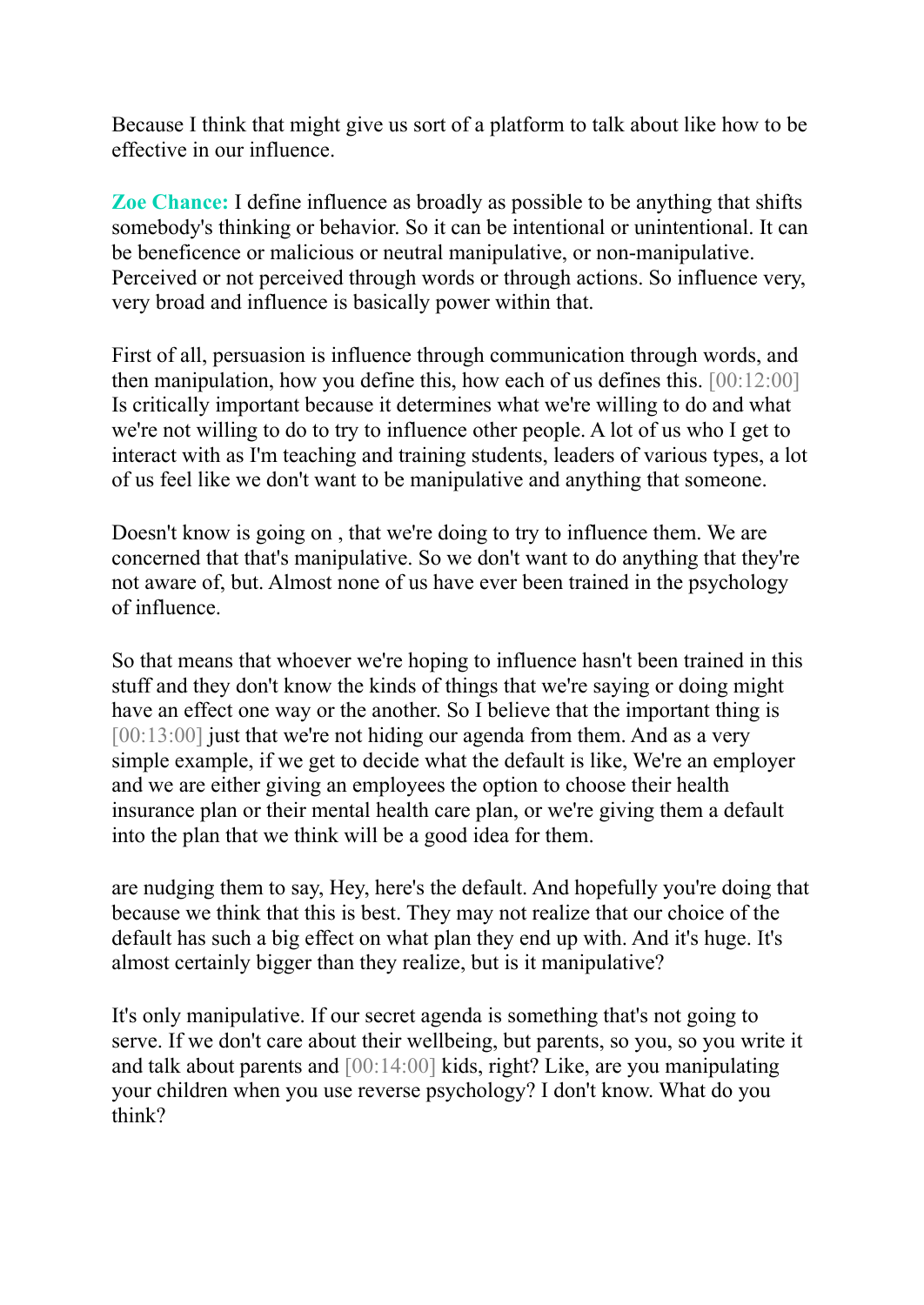**Yael Schonbrun:** I think you kind of are. This kind of gets to the ulterior motive, you know, do you have confidence that your motive is for good, for their good and for yours? And I think that is a part that you talk about that is really critically important the. Part that I think there's many parts, but one other part that you talk a lot about, and I think this kind of feeds into a bit of what you're saying in terms of, um, having a more transparent agenda is also giving people the room to like, recognize that agenda and say yes or no, like I buy in or I don't.

And I think that you can even do that with very young kids and, and actually, and this is what you talk about a lot. It's more effective, Right Even with a very young child. And you talk about your inner two-year-old. I mean, and, and that is true. Like if you have a two-year-old, you're much more [00:15:00] likely to get their buy-in.

If you give them the opportunity to have influence back on you, right. You're trying to influence them, but if you can allow them to influence you as well, then you're not going to feel like you're coercing them because it's more of a negotiation, even with a small child.

**Zoe Chance:** Right to give people a sense of control, which is not the same as giving them the control. They already have the control. And even the two year old. Is deciding what to do with his or her. And I happen to have a nephew who's two at the moment. He's very strong-willed and I, I adore Whitney, but it's not easy to influence Whitney by telling him what to do.

Right. He's he has this very strong. It's not just inner two year old. He is the two-year-old, but we, we continue to have that immediate visceral reaction to someone trying to pressure us into doing something to say. Literally or essential. You're  $[00:16:00]$  not the boss of me. You don't tell me what to do and we can have this reactant or resistance or backlash, even when we actually might've wanted to do the thing, or we might see that it's a good idea for us.

We feel very resistant when we feel that our choices are restricted. So. Whitney. If you're telling him you have to go outside right now, he's going to resist going outside, even though it's his favorite thing to do. But if you put his shoes on or you like, I don't know, bring two pairs of shoes and be like, Hey, which, which shoes do you want to wear to go outside?

He'll be like those. Right. And, and parents are getting this, figuring it out. You know, we read books on parenting, but then. And the kids are the hardest people to influence.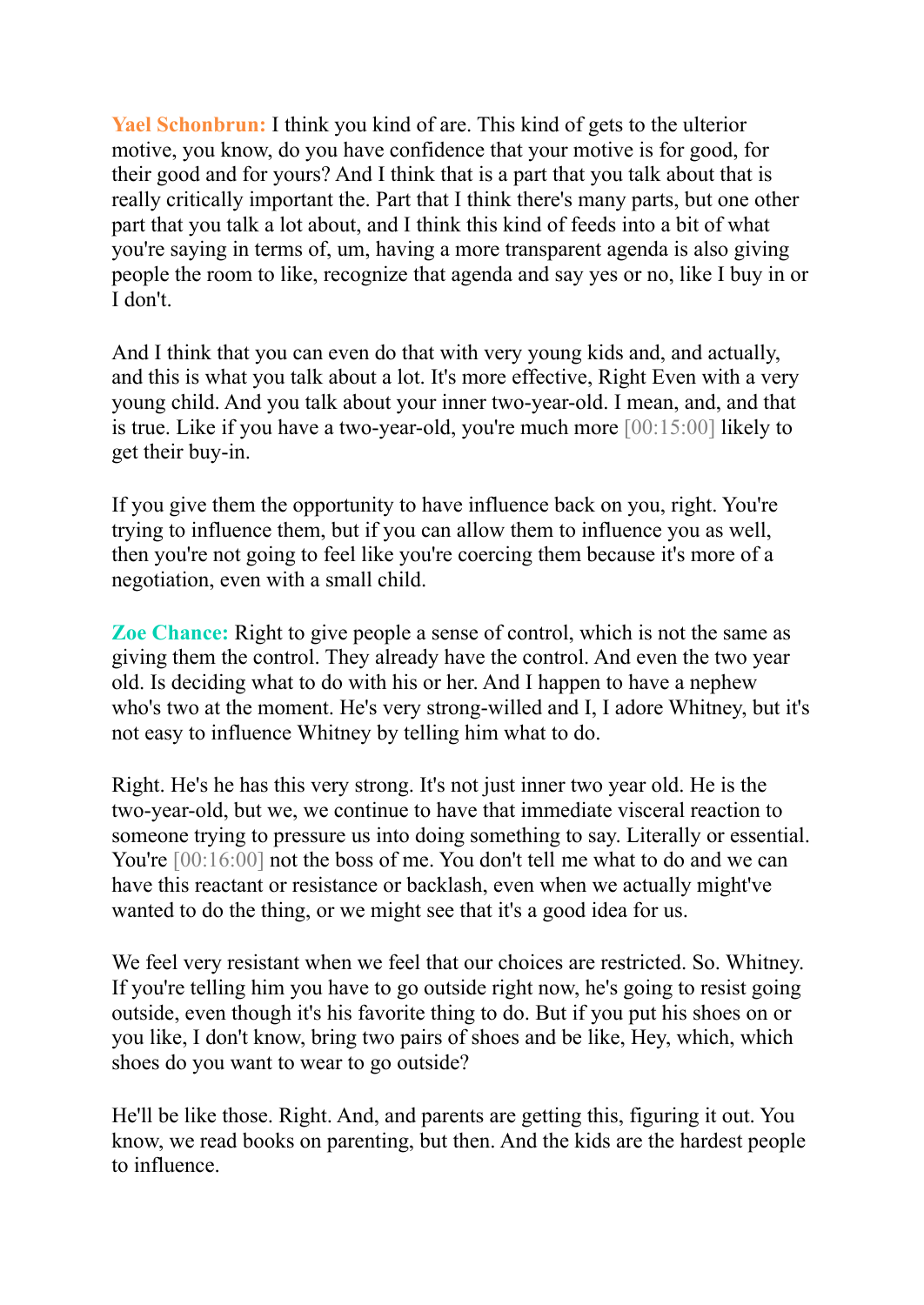**Yael Schonbrun:** I'm so glad that you said that that's so validating. I think for parents, I will also just add, I think partners are also quite hard to influence.

**Zoe Chance:** number [00:17:00] two, I would say absolutely number two. So I try and people like CEOs and central bankers. I even had a princess in my class a while ago. Cause I do executive education at Yale and then, um, go around. Sharing these ideas and insights and science on influence. And it's hilarious to me, how often I deliver some workshop to C level executives.

And then I have people coming up to me afterwards, or even in the workshop saying, can you help me? Influence my child, like I have this teenage daughter, I have this two year old or writing me notes afterwards to say, oh my God, my daughter, she cleaned up her room for the first time in six months, like, wow, my son actually washed out the sink before, after brushing his teeth for the first time ever.

It's really funny.

**Yael Schonbrun:** Wait. So tell us the secret there. How, what is the secret to influencing your child? What are the tips that you give these high-powered people that,[00:18:00] have influence in every area of their life, except for, with their children.

**Zoe Chance:** There's not one secret. There, there are multiple. Strategies or multiple opportunities, but one of the biggest ones is what's already come up, which is giving people a sense of agency and control. And this is equally for children, for employees, for partners. They already have agency. They already have control over their lives and their decisions and their behavior, but you're offering them that recognition.

And what you said, yell about letting them influence you. Absolutely. One of the key principles to influence that most people don't realize is that if you want to be influential, it requires being influenceable. So you're not having this transactional effort to get them to do the thing that you want. And you just see them as a means or an obstacle to your outcome, but you're [00:19:00] putting an idea or opportunity or offer out there.

You let them know. What, what your hope is, and then you acknowledge you have the freedom to make your own decision. Right. And I guess in your work on motivational interviewing, is this a big part of it?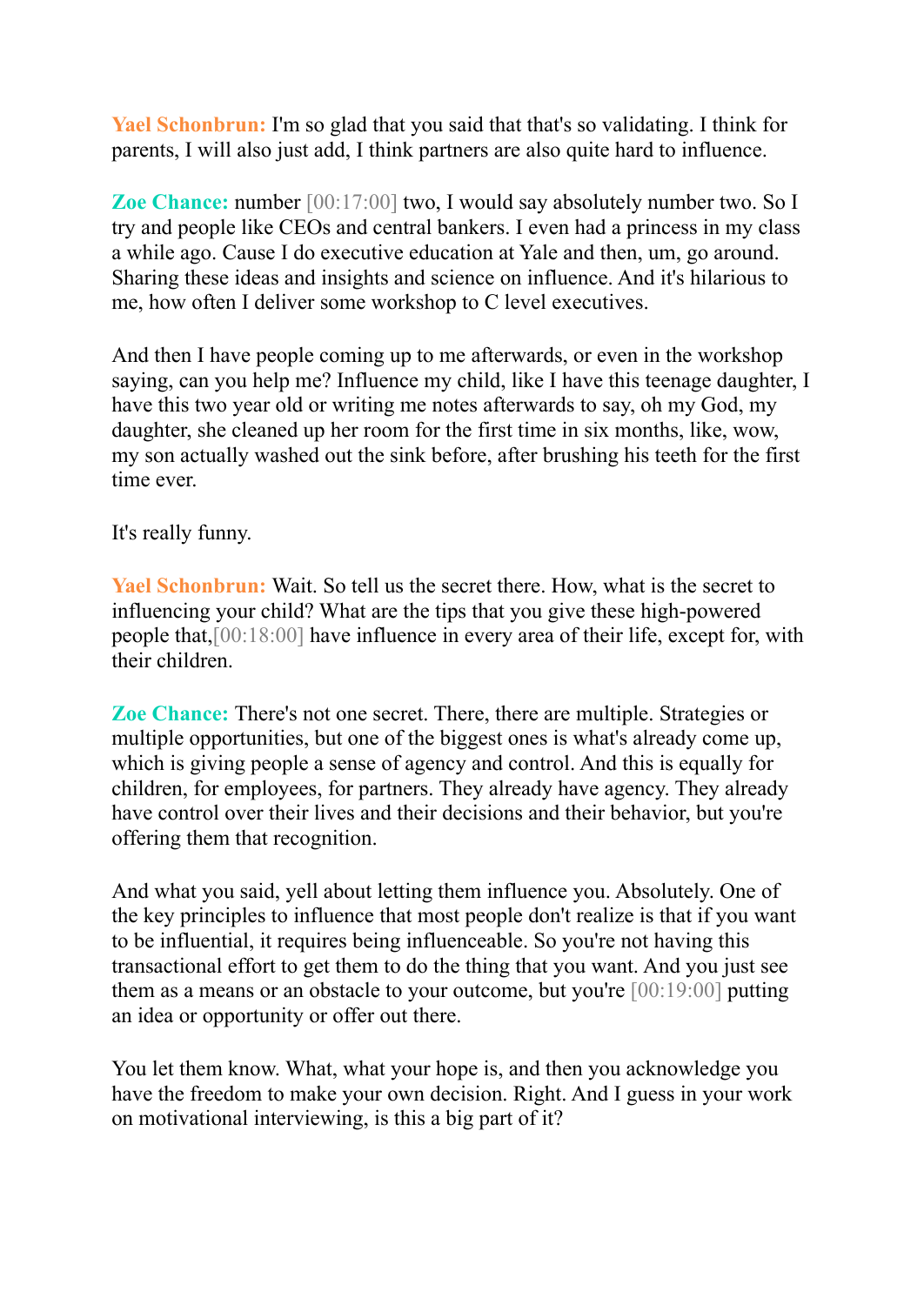**Yael Schonbrun:** Absolutely. I mean, motivational interviewing is the tenant is rolling with resistance, sort of like accepting the resistance and meeting people where they're at. Related to that. Also say that my clinical specialty is in parenting and also in marital relationships. And one thing that I'm constantly advising couples on is moving away from trying to control one another.

More of an orientation of influence of letting them know what it feels important, but also being willing to negotiate and to become a team like me and you, versus this difference that we have difference of opinion, difference of agenda, difference of outcome desired. And when you set it up that way, [00:20:00] it gets exactly to what you're saying, which is it opens you up to hearing more about what's important to them and allows them to kind of breathe a little bit more easily because they're not going to feel as if you're going to pressure them into a particular way of being or thinking.

**Zoe Chance:** Right or to be disappointed, right. To threaten them implicitly or explicitly with this disappointment, that's going to. Burden them with guilt, but not to say like, Hey, it's fine. No matter what, like, Hey, you do whatever you want, but you're saying, this is this thing that, here's the thing that I hope for.

And you. The right to live your own life. And I get that. I get that. You're not the boss of me. I've been divorced twice. I'm married now. And I, it took me until my third marriage to understand the principle that you're talking about. And it's

# **Yael Schonbrun:** hard.

**Zoe Chance:** incredible. And I also though in finally belatedly, because I've been studying this research [00:21:00] and teaching and everything and influence for a long time, but it took me a while to apply it to.

Romantic partnerships, but I've also learned this with my baby daddy, who I'm not married to any more, but he's a colleague in my department. So I see them all the time and he's a phenomenal co-parent. And now that I don't try to tell him what to do and I, and he's the boss of obviously he's the boss of himself and has a relationship with our daughter and whatever she does or doesn't do at his house.

We have a phenomenal working relationship and we get along so much better than we ever did when we were married. And then, and I would say even with him, not just with my husband, who obviously we have lots of reasons to please each other and want each other to be happy. But with my ex-husband, we have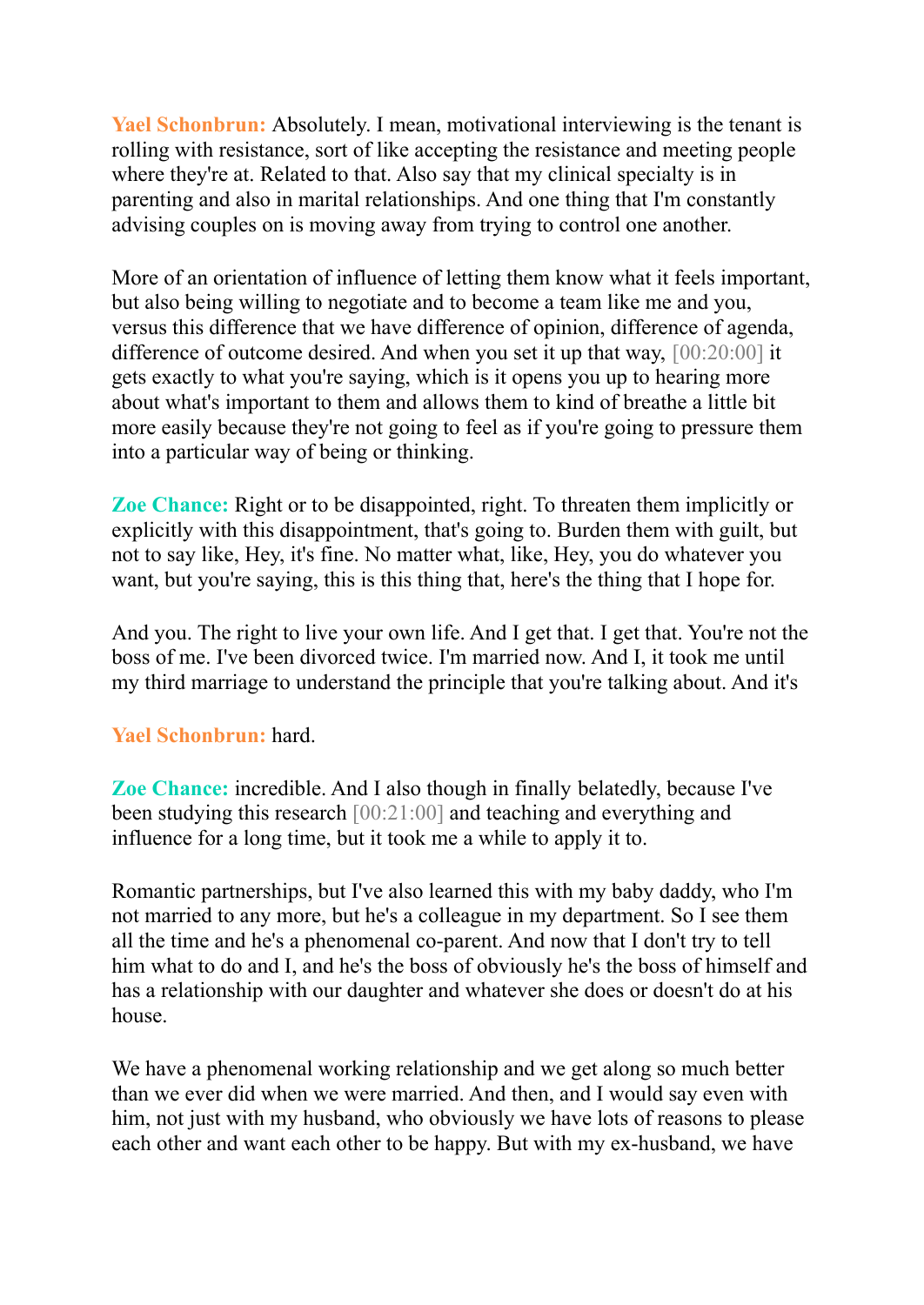this gentle, supportive relationship with each other where we try to help each other be happy.

Okay. It's not just because we're nice. [00:22:00] It's because now we're smart and we've learned how to do this. And we've learned how to work together, that everything is better for all of us, if we're trying to make each other happy that make each other, but we're trying to support each other's happiness and be flexible when we can.

And there's no transactional nature to this of, I shy away from the idea of negotiate. Not because we're not negotiating all the time we are, but a lot of people think that negotiating means compromise and they think it means something like meeting in the middle. Like you get a little bit of what you want, and I get a little bit of what I want and we're both equally unhappy.

And I don't think that's the sense in which you meant it

**Yael Schonbrun:** I actually would love for you to say a little bit more about that because in my mind, compromise feels very positive, but you're saying that for a lot of people, it can feel, um, like an outcome that they don't want, because It means less happiness than what they would ideally, uh, shoot for.

**Zoe Chance:** It really depends where we are, whether we're talking about compromising on a specific issue or trading [00:23:00] off in the long run. And lots of times when people talk about compromise or they use that word, they're talking about a very specific. which case both of us are equally unhappy versus something.

Like sometimes you get to be happy and have exactly the thing that you want. And sometimes I get to be happy and have exactly the thing that I want. And we're not keeping track. We're not being counting. We're not saying, okay, I'll do this. If you do that, we're just saying, Hey, here's this thing that I would love.

And can we do that? Is that possible. And then we're saying, you know, oh, you're telling me something that you wish for. So, , even in big decisions, like where do we live? Right?

**Yael Schonbrun:** Right. Which is a not compromisable situation. You live in one place or I'm the one that comes up very frequently in.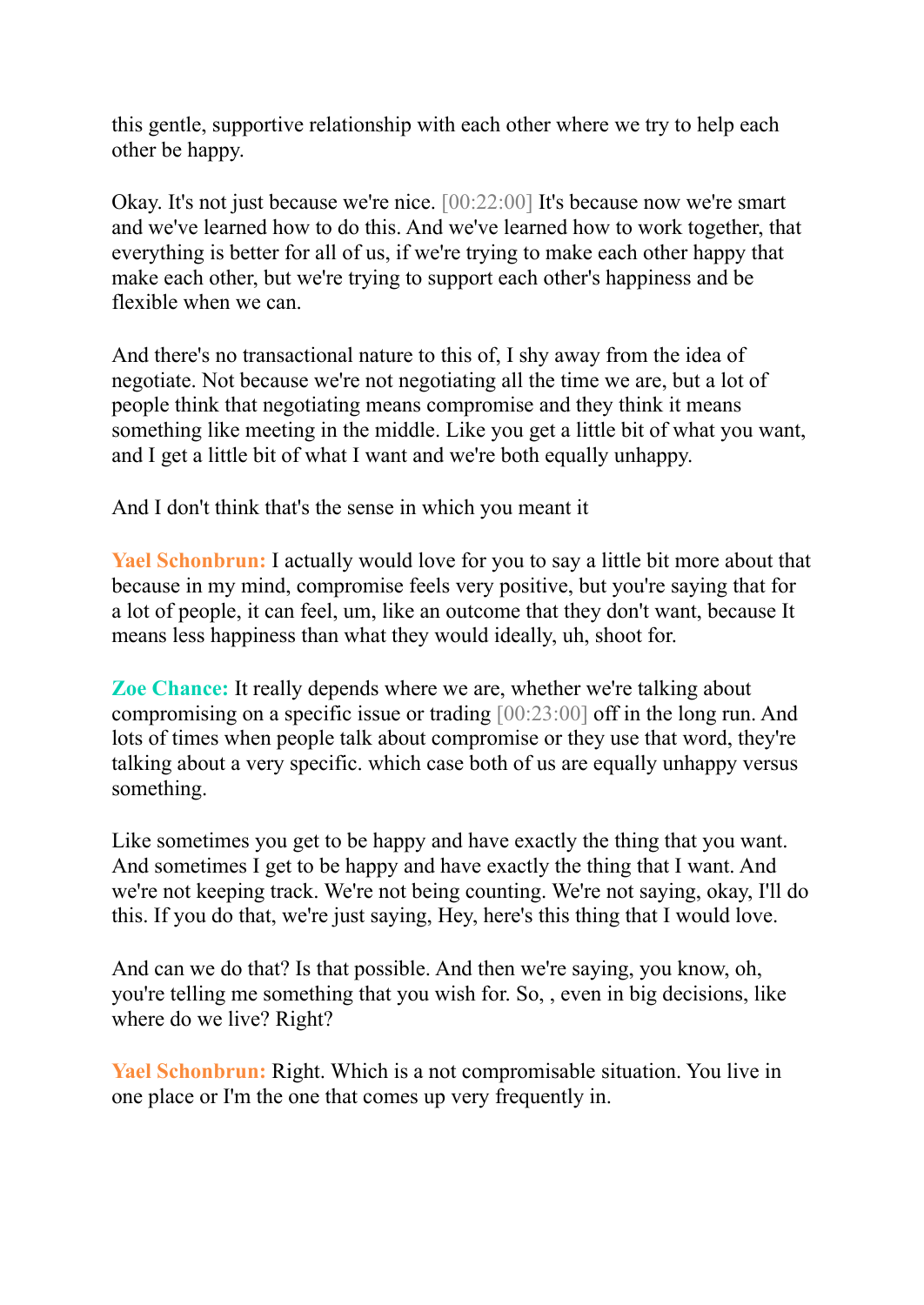the couples therapy is should we have a baby, another baby or a baby or [00:24:00] not? Right. These sort of non compromisable. Choices that we make in this.

**Zoe Chance:** How do you help people, couples navigate some kind of decision? Like, do we have a baby?

**Yael Schonbrun:** Can I just point out one thing and I, I don't know if I'll cut this out or not, but I, so I've been listening to some of your podcast interviews and talks and I love. One of the tips that you offer in your writing, but that you really put into action, which is asking questions back to the interviewer and it makes it, it makes it a more fun conversation.

# **Zoe Chance:** Thank you.

**Yael Schonbrun:** It's a great question. And it's certainly a big, complicated question, but one thing that I really try to have people do is share with their partner, what feels really important about the decision, right? In terms of what motivates them to want a child? What is it about life of having a child that feels really important or about having a life that is child-free feels really important [00:25:00] once people have that sense. And this, I think actually you get at this in your book when you say, like, to get to the deeper why of what people want and listen for that. Why? Because it helps you to connect to them and in any negotiation feeling connected and like you understand, and that you are understood, helps you to be more of a team in figure.

Like, what is the best outcome for us as a, for me as an individual, but for us as a unit. And there are times where individuals are able to kind of get on board. Okay. You know, you want a life where you can take care of somebody and I want to feel more free and we can negotiate that. Right. Say, say my partner wanted to have a child and I didn't. I might agree. Okay. Let's have a child, but what I want to negotiate for is like opportunities to sustain some freedom, like on a weekly basis, I want to go do me, you know, go out and do my hobby, or be able to travel.

[00:26:00] That feels really important to me on the opposite side. If you decide not to have a child, the person who really wanted to have a child might find some ways to, um, fulfill the desire that having a child would. Caretaking really being connected and close personal relationships. And then there are times that there just can't be an agreement.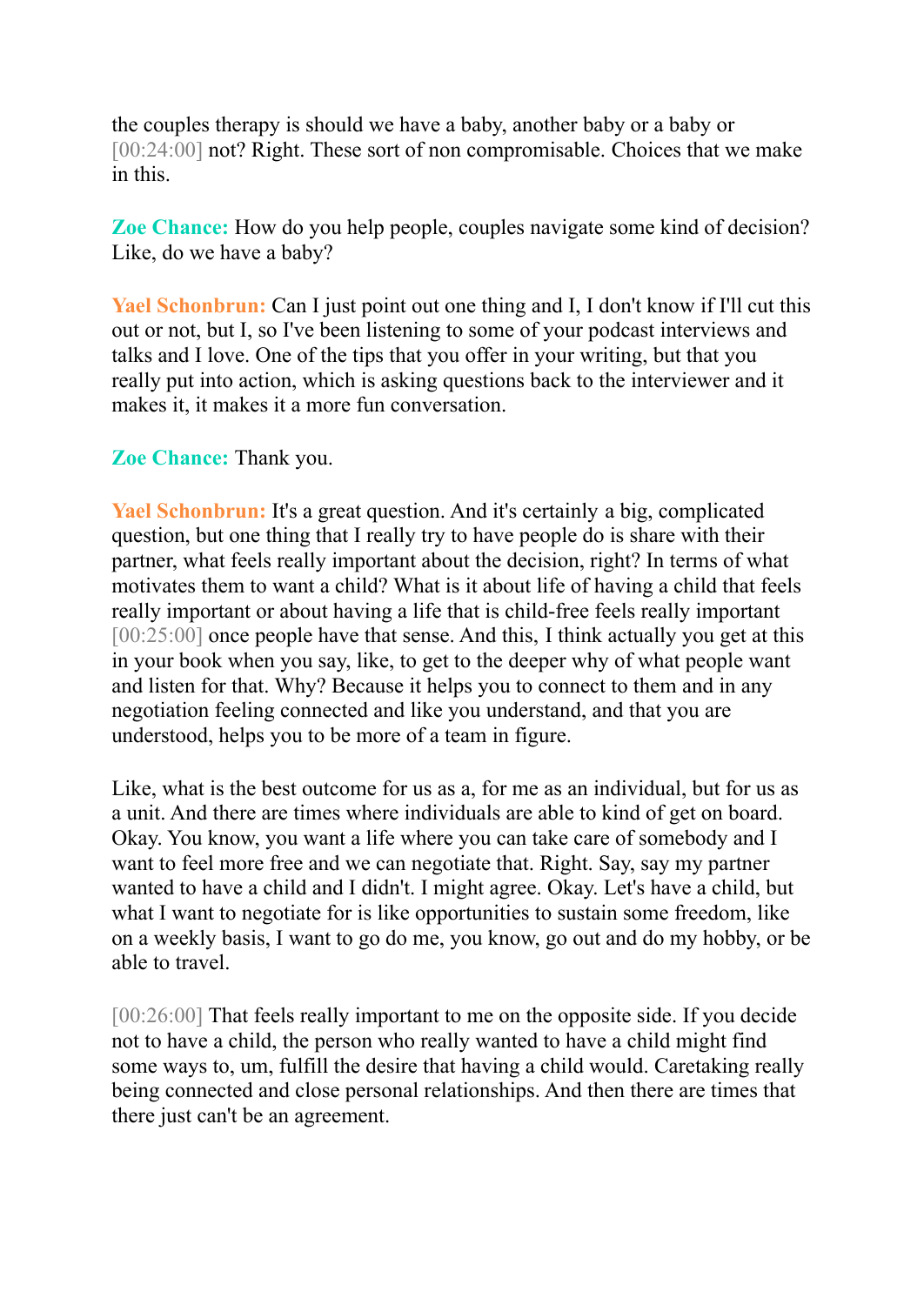And that's always really hard to witness if the partners really loved each other. And that, that was kind of like the one thing that they couldn't find agreement on. You know, always really sad, but I do think that having that conversation about like, what is it about this kind of a lifestyle?

It feels really important to me gives you that opportunity to figure out like, can we fulfill the needs in a choice that, you know, brings each of us some part of what we want,

**Zoe Chance:** yeah, it's such such a big choice and it's great that some people have you there to support them in a fundamental disagreement like that. Um, And also I'll just put a holla out there to divorce is a [00:27:00] really amazing way to parent a child. If you have a fabulous co-parent partner, it's actually even better than being with your partner.

Yes. You get all this time to yourself and both of you get to experience the incredible wonderfulness of child rearing and the incredible wonderfulness of actually having freedom. Um, so.

**Yael Schonbrun:** The horse.

**Zoe Chance:** Yes, shout out, shout out to divorce. Um, and, and to working on an amicable divorce to give you this kind of incredible experience, I wouldn't trade it for anything.

Um, and what you're talking about about listening to each other is so important in any situation where there's a disagreement, that if you want to be influential, you actually, I believe, need to commit to always being the one to listen to. Because the other person who disagrees with you just literally cannot hear you until they [00:28:00] feel heard and understood by you.

So you might have this urge to share what you think, what you feel, what you hate, what you want, but they just cannot hear any of that until you've listened with that kind of curiosity that you're talking about. Yeah. About what. What are the reasons and what are your deep values and values are? What I write about aiming for in this chapter on deep listening.

When you're listening in that way, we actually actually not just are silent and letting them speak, but you are curiously and open-mindedly and generously trying to understand. What is this that they deeply care about that has them hold this perspective. You're developing empathy in yourself. And so you're connecting with them.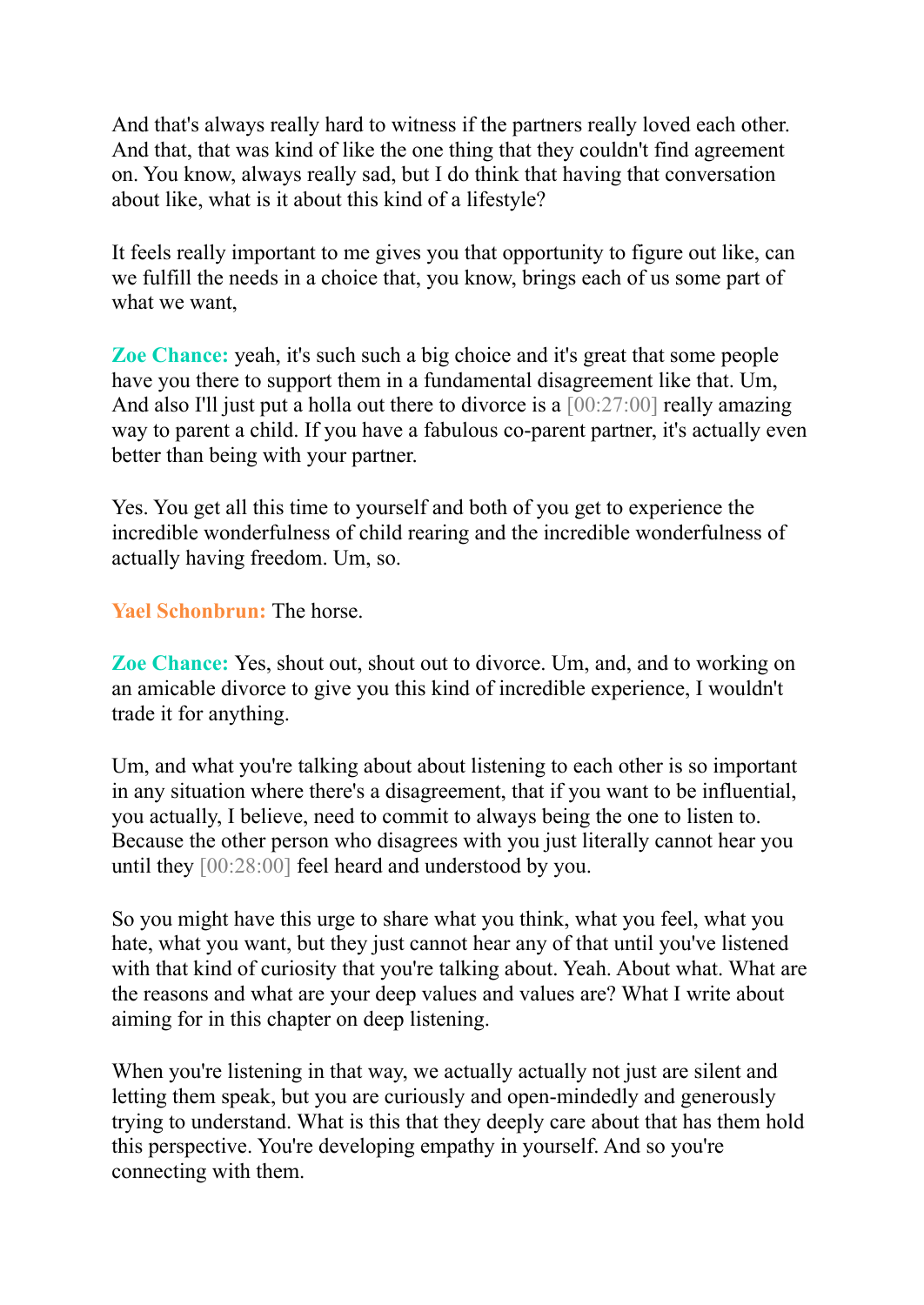And almost always, you share those values too. Like what you were talking about in the parenting example, do we have a kid? Do we not? [00:29:00] Just about all of us, at least all of us who were in relationships have some value for love and connection. Right. And just about all of us, including everyone I've ever met has some value for freedom.

So we can connect to those values in each other, even if we're trying to fulfill them in different ways or even if they hold different priorities in our schema. And when we feel and can say. I get that. I appreciate that. I feel that too. I also want to have this feeling of love and connection, but to me, that's fulfilled with you, my partner and I, I, I fear losing that if we have a child and you know, your love gets directed to someone else, or we're just overwhelmed and sleepless, and we don't get to have a romance time anymore.

How are we even going to have sex with like any of this? Right. That's a, it's a so nice conversation to have, or you, you value your freedom and your. The ability to do things like hobbies and adventures, and you want to have up time and [00:30:00] like, oh my God, I want to have that too. Right. So let's figure out if we do have a child, how to have some space for both of us, I don't want to have 18 years or more of this constant micromanager and to lose all of the things that have us be happy right now.

Right. How can we figure out how to. Bought each other and spare each other to have some time to do things on our own. And how can we figure out how to have a babysitter or, you know, some kind of childcare share where we meet other people and we drop kids off at each other's houses so that all of us can do that.

# Right.

**Yael Schonbrun:** Absolutely. So we know we're talking about this in the parenting sphere, but I think it applies to so many areas where we just feel like we fundamentally disagree with people. And it is very hard to listen to people who we feel that we fundamentally disagree with. And when we were in a fight with our partner, that certainly applies.

But that applies when we're trying to listen to somebody across the [00:31:00] political divide or when we're trying to, um, listen to somebody who, wants us to do something that we don't want to do. So the question you pose this terrific question in your book that I'm absolutely fascinated by as a, as a therapist, but how do you listen to another person when disagreement motivates you to turn inward?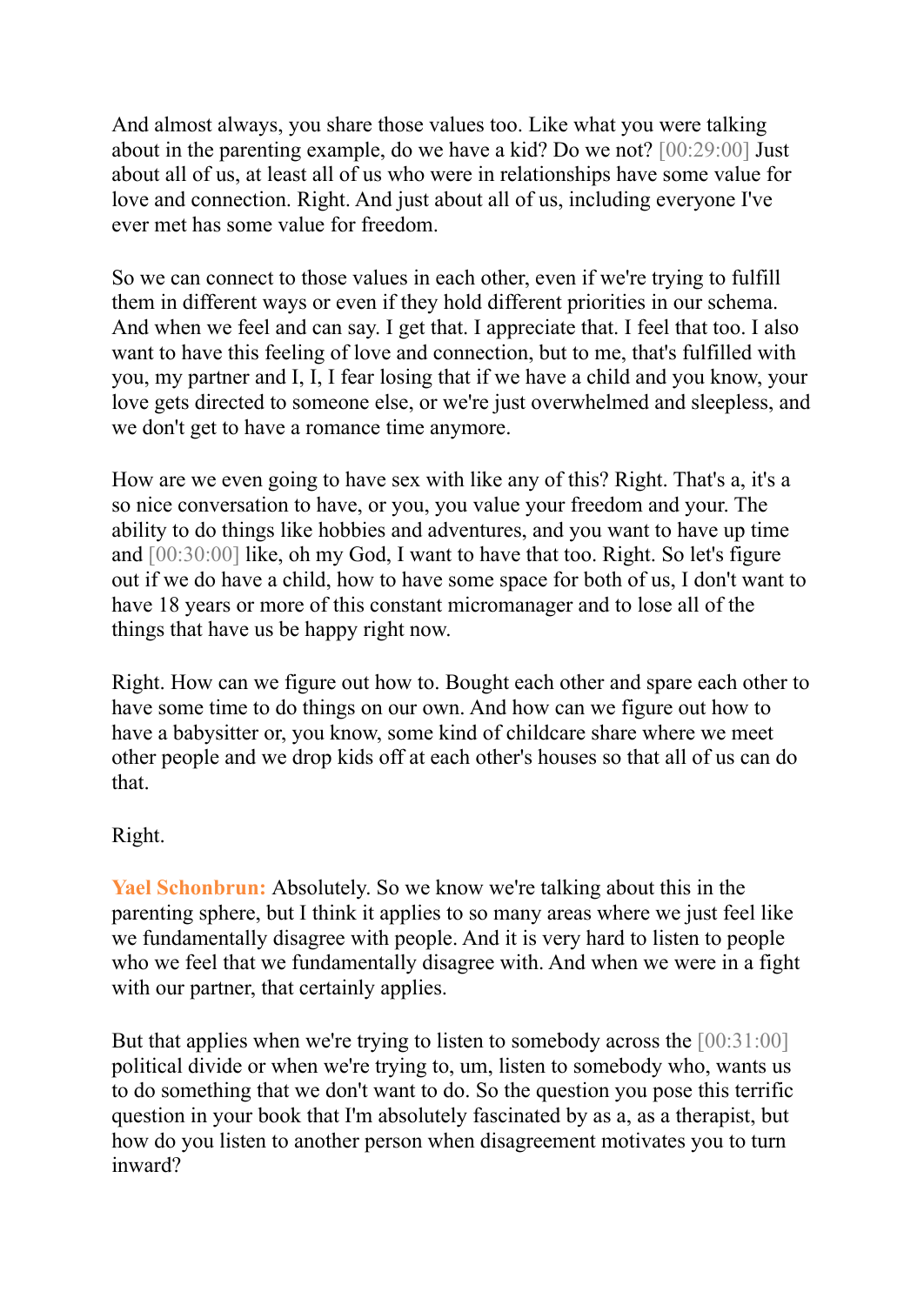And I wonder if you can talk us through some of your tips and also your empathy challenge, which I think is just awesome.

**Zoe Chance:** Thank you. This is exactly what we're talking about right now is the, the empathy challenge, essentially. And when we're talking about the political divide, there are a lot of people in a lot of situations that just absolutely cannot do this kind of listening that we're talking about. And it requires that.

Imagine and assume that the other person is smart and well-intentioned, and if we can't have that basic assumption, we're just not going to be able to do that kind of listening in that situation. [00:32:00] And to me, that's really okay. Just to acknowledge to yourself, here's the goal. If you want to have that person listened to you.

Certainly all along that path lies you listening to them first with this assumption that they're smart and well-intentioned, and that allows you to get curious and to be open-minded and to be influenceable. But if you're so angry that you can't do that, it's just not timely. For you to do that, or this particular person is not the one for you to listen to.

So if we're talking about the political divide, there may be some people, then let's say some people in your family, right. Who are so triggering for you, that you feel absolutely antagonistic toward them. And there's just this history, backlog of aggression and frustration. And you believe that they are never going to listen to  $[00:33:00]$  you.

And so you just don't want to listen to them. Okay? It's not your job to listen to everyone in the universe who disagrees with you. It's just your opportunity. If you want to be influential to listen to some of the people who disagree with you. So something that you might do, if you know, your, your difficulty is.

Barrier of animosity between you and a family member that a lot of us have,

**Yael Schonbrun:** I can think of a few examples myself.

**Zoe Chance:** yeah, it, it even happened in, um, 2000, I guess this started in 2016. Some researchers. Investigating. I don't know if they started it for a different reason, but they were just measuring. How long did our Thanksgiving family dinners take in the United States?

And in 2015, our Thanksgiving dinners were longer than in 2016. And the researchers were proposing [00:34:00] that these, the political animosity that so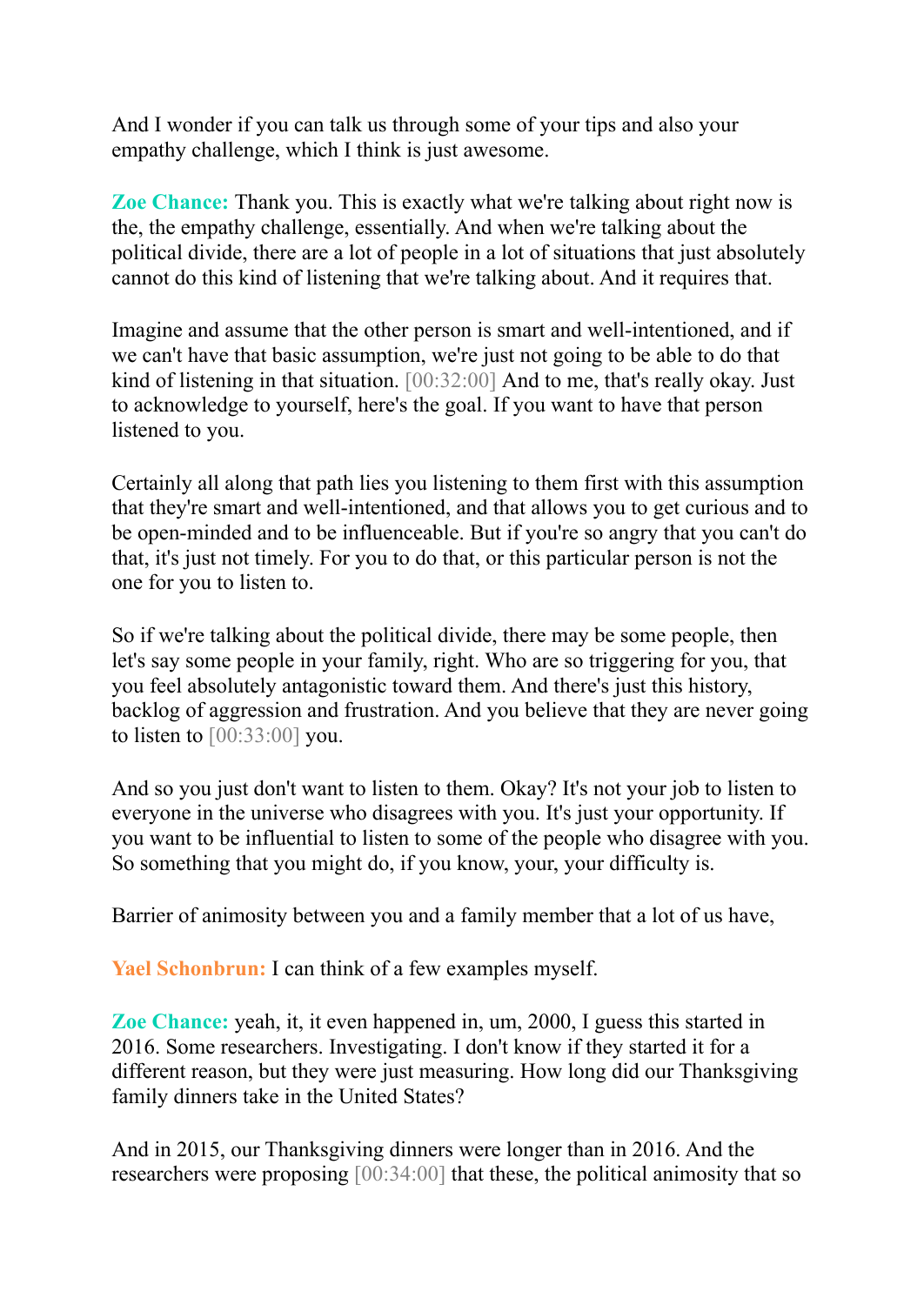many of us had with our family members just made it really, really hard to have a chill family, Thanksgiving dinner.

**Yael Schonbrun:** Right.

**Zoe Chance:** Anyway. Yeah. Right. But, but this idea that if there's this one person you just can't stand to, can't talk to about this issue.

Maybe you could talk to other people who disagree with you on this issue. Maybe you have a friend or a colleague, or like in my case would be students, probably not employees if you're their boss. Cause that makes it a very awkward power dynamic. Uh, but maybe. One of your friends, has their partner disagrees with you.

If you want to try to understand people on the other side of the spectrum. Talk with people that you don't already have a lot of pent up anger at to try to understand what might their point of view be. And this was really eye-opening to me when I tried this [00:35:00] myself. So the empathy challenge is just, you talked to three people who disagree with you on a particular area that you care deeply about, but it has to be three people that you can assume are smart and well intentioned.

And then you're just asking them. Educate you on their perspective. Why is it that they feel this way or think this way on that issue? You listen for 15 minutes. Then you reflect back to them. It sounds like you care about so values we've talked about already. It sounds like you care a lot about freedom.

It sounds like it's really important to you to feel love and connection and to feel wanted or important this level of fundamental values. The cool thing is that. It's not just that you're connecting with them and developing your empathy yourself by feeling these values, but that when you reflect these values back, you don't have to be right.

You could be wrong and you still are effective in [00:36:00] developing empathy, nurturing this relationship. Having them feel heard, because they're just going to tell. Right. They'll tell you. No, it's not about love and connection, but it's about me having a sense of contribution to something and someone beyond myself and my own life, or it's about wanting to leave a legacy or I don't know, whatever, all of the reasons are people might want to have, or not have the thing that they want to have, or don't have.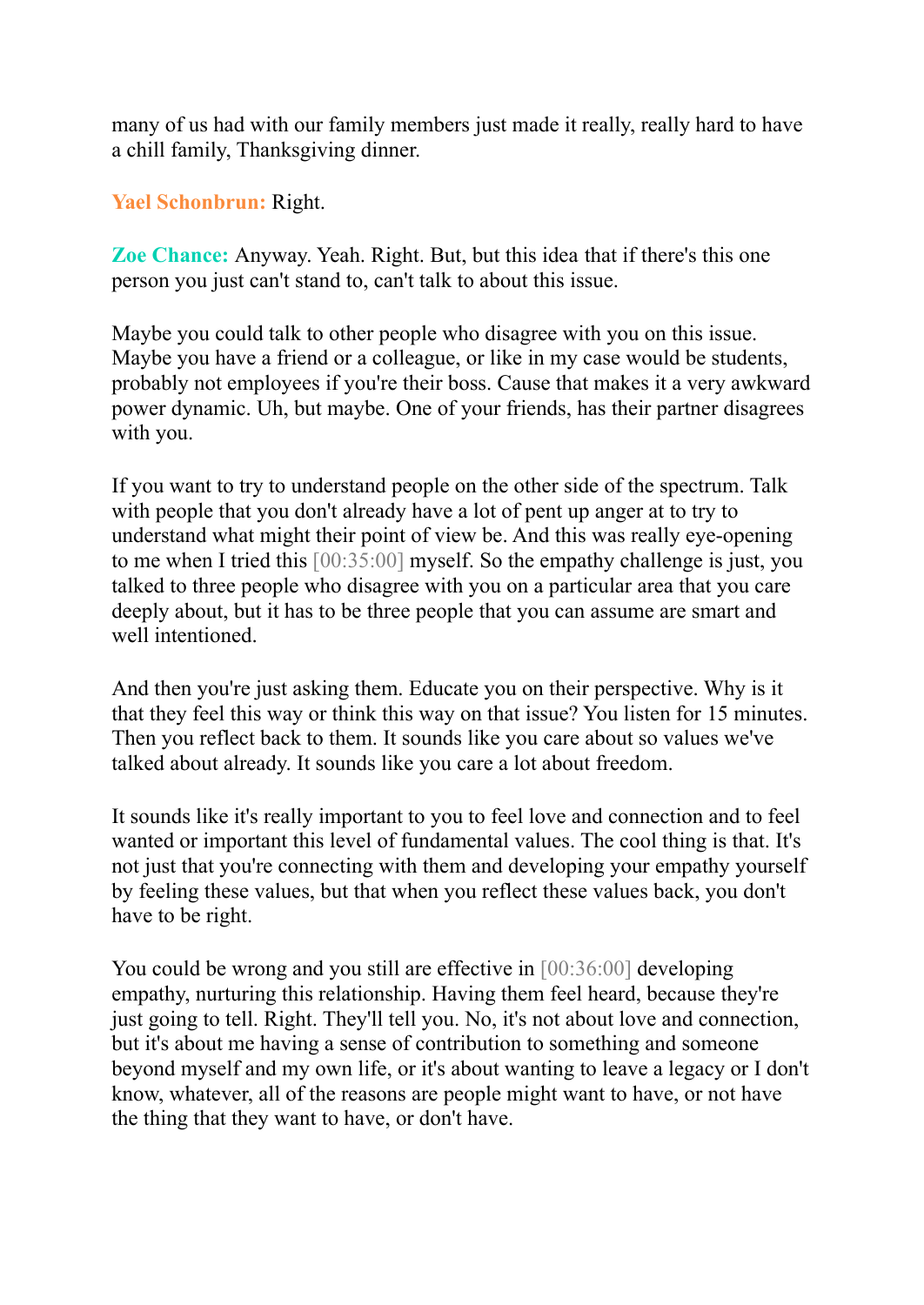And then they still feel so grateful to you. They feel respected by you because you tried to understand and you cared enough to listen. And even if you didn't totally get it, it's, they're totally happy. They've just told you, it's a conversation where they're explaining what it is that they really value.

And then very, very often they will ask you they'll have this just visceral reaction of offering recipes. Because that's how we work. Right? So when we feel someone has listened to us and we've gotten to [00:37:00] share, it's just a normal part of the conversation that then we invite them. Sometimes, actually all it takes to persuade somebody is to listen to them in this way.

And I had a student, for example, in my most recent class who was listening to his cousin's resistance to getting a COVID vaccine. And in the empathy challenge, you're not trying to persuade anybody to do it. You're developing your own empathy by listening in this way. And his cousin reached out to him the following Monday to say, you know, after our conversation, I was thinking about it some more and I did some research and I just got a vaccine.

So I just wanted to let you know, and she was never going to get a vaccine while she felt like she was being attacked and she was being blamed and she was being put in a box. But once. One person reached out and just said, Hey, tell me about this. Like, what is it that you're thinking? And she relaxed that resistance that she had.

**Yael Schonbrun:** [00:38:00] It reminds me, Adam Grant talks about this in his recent book. Think again.

**Zoe Chance:** I love that.

**Yael Schonbrun:** gives some really great examples, but I wanted to say, wanted to say two more. Studies that relate back to this one is, uh, it's a couple study where they brought couples in to have a conversation about a problem.

And they looked at MPS. And they separated empathy into two different ratings. So one was, um, empathic effort. So efforts to understand, and one was empathic accuracy. So how well did you understand and what the researchers found is that for both men and women, they were studying heterosexual couples, empathic effort mattered more than accuracy, which is exactly what you were saying.

That we're, we feel good. Even if our partner or even if our dialogue partner doesn't totally get it. If they're trying, that means something to us, that effort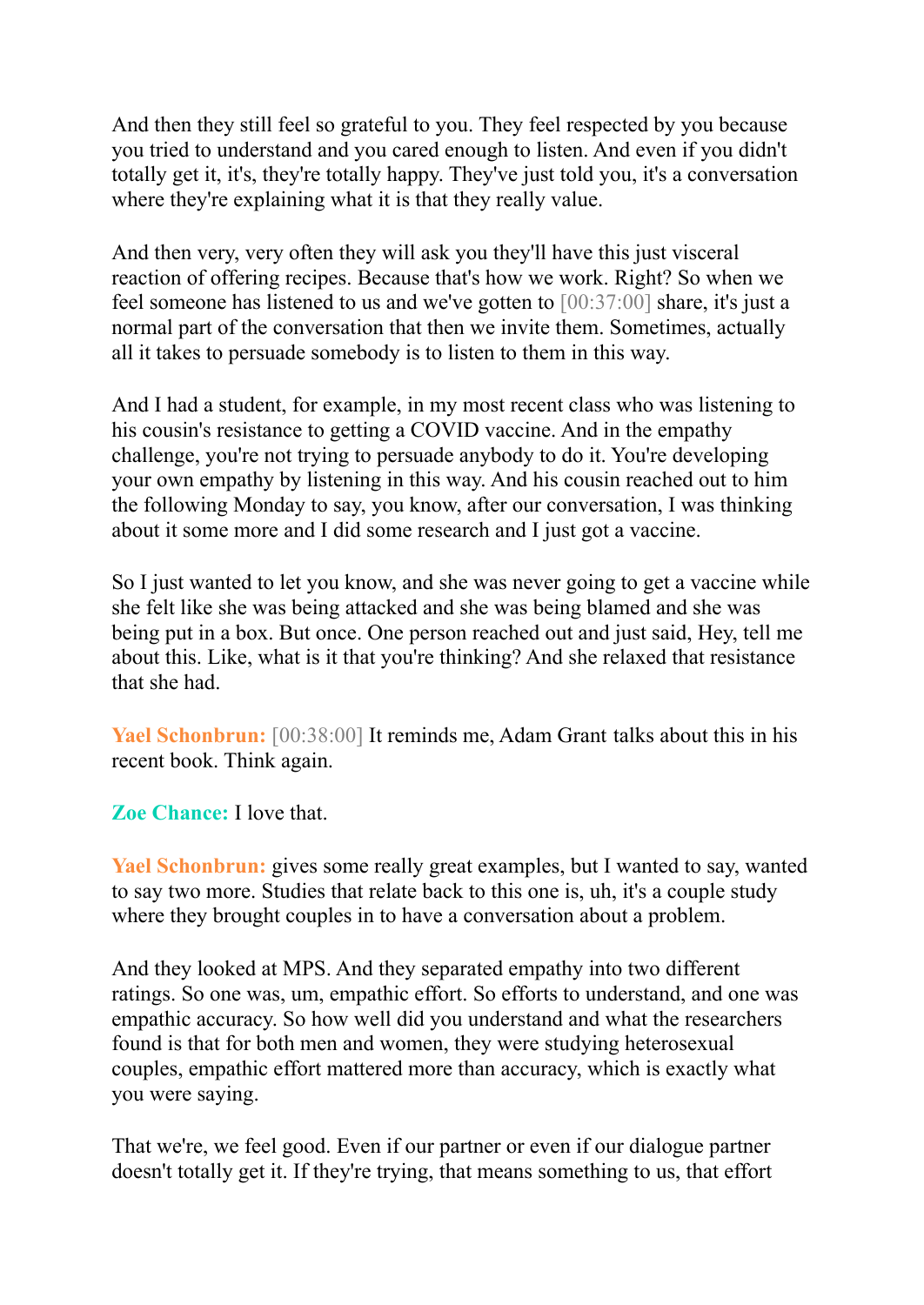matters for that relationship quality and that relationship quality [00:39:00] is the foundation for collaboration. So even if you don't have it just right, knowing that somebody is making an effort to try to understand you makes a big difference.

**Zoe Chance:** Thank you so much. I didn't remember that. And I have to go back to that study because yes, exactly.

Absolutely.

**Yael Schonbrun:** it's a terrific study.

Um, , this second area of research that I've just found really interesting. So my parents are Israeli and I think the middle east is just like this area. That's really fascinating in terms of, you know, people wanting to have influence and being ineffective and conflict, just persisting for.

Hundreds of years. One thing that researchers have gone in and done is do these compassion building exercises between Palestinians and Israelis. And what they find is that when you actually get people in a room, even people who don't have a lot of confidence in the intelligence or the sort of, goodness of the other party, that if you get people just to just get to know each other in sort of a venue that isn't focused on working out that particular conflict, [00:40:00] that it breeds a willingness to build that empathy and to build that beneficence the benefit of the doubt for the other person.

And so I think what's so lovely about this empathy challenge is that if you're challenging yourself even. You have just a very little bit of willingness that that willingness really can grow. And, but it needs to start somewhere. So you don't need to believe that the other party is, has the right idea or is the best person in the world.

You just need to be willing to kind of open up to the possibility that they might have. Something to offer a value that there might be some goodness that is inside of them too. And so I think, you know, the empathy challenge is so nice because it sort of pushes you to step out of your comfort zone and give other people a chance in this way that we might not naturally default to, because we do kind of tend to hang with the people who already think similarly to what.

**Zoe Chance:** Right. Thank you so much for that. And, um, and this is also connected to this body of research that some of your listeners might know, but [00:41:00] probably most of them not on what's called the false polarization bias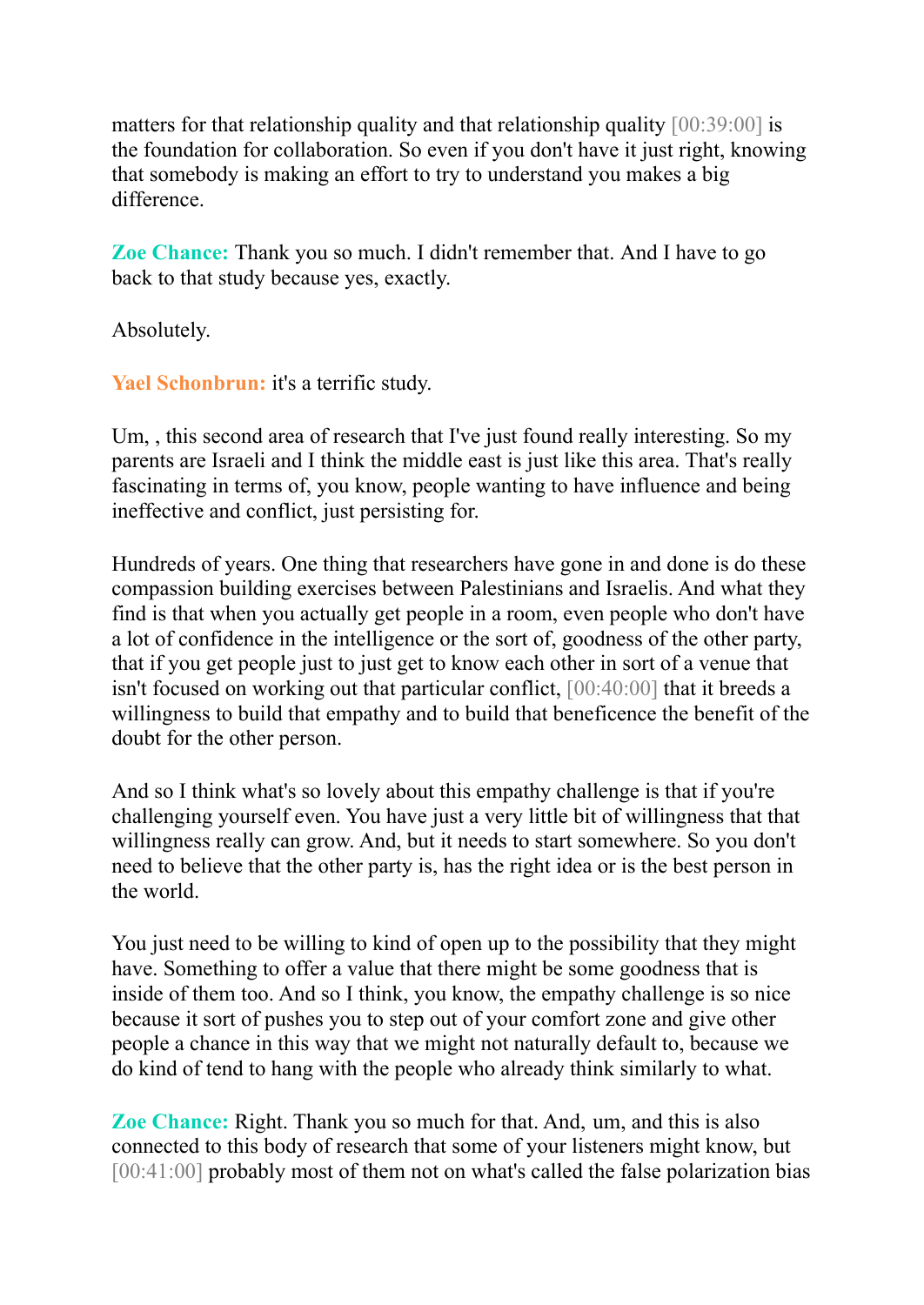and there are many studies. I have found that when somebody disagrees with us, we tend to exaggerate and even caricature their opinion.

And we imagine that they're on the far extreme end of the spectrum versus us. We have the right idea. So, you know, we're in the middle, we're not on the fringe. Right. And what happens when we're actually talking with people, actually listening to them is that we realize there's far more overlap than we imagine and research on us.

Democrats versus Republicans finds that we have a great deal of overlap, even on all of the hot button issues like abortion and immigration and gun rights, all of these things. We, we agree on a lot and it's just that we don't agree on all of it, but the media also, it contributes and maybe it's even entirely the media's fault that we have this false [00:42:00] polarization bias.

So we find when we just listened to somebody that they're not actually as crazy, typically they're not as crazy as we thought that they might be. There's another important thing here. Contributes to these, uh, findings that we're talking about, which is just simply the effect of hearing another person's human voice.

It's very different from the effect of reading something that somebody has written, even if it's exactly the same words. And there's interesting research by Juliana Schroeder and Nick Epley and some of their colleagues. Finding that when we hear somebody's voice, we humanize them and connect with them.

We find them more persuasive. We find them more intelligent and more worthy of our emphasis. Then, if we just see the words that it is, they, that they've written down. So when it's like the empathy challenge or something like this, the listening is not something that can [00:43:00] happen over email. It's not an email exchange or, you know, you read somebody's social media posts or whatever thing like this.

It's actually person to person. You will be influenced by them.

**Yael Schonbrun:** Yeah, it's such a call to get off our devices and get into person with people. There was just a recent piece in the New York times that talked about, you know, that we're always trying to optimize our efficiency and that getting together with friends and loved ones kind of goes out the window because, oh, we can do that more efficiently, you know, over zoom.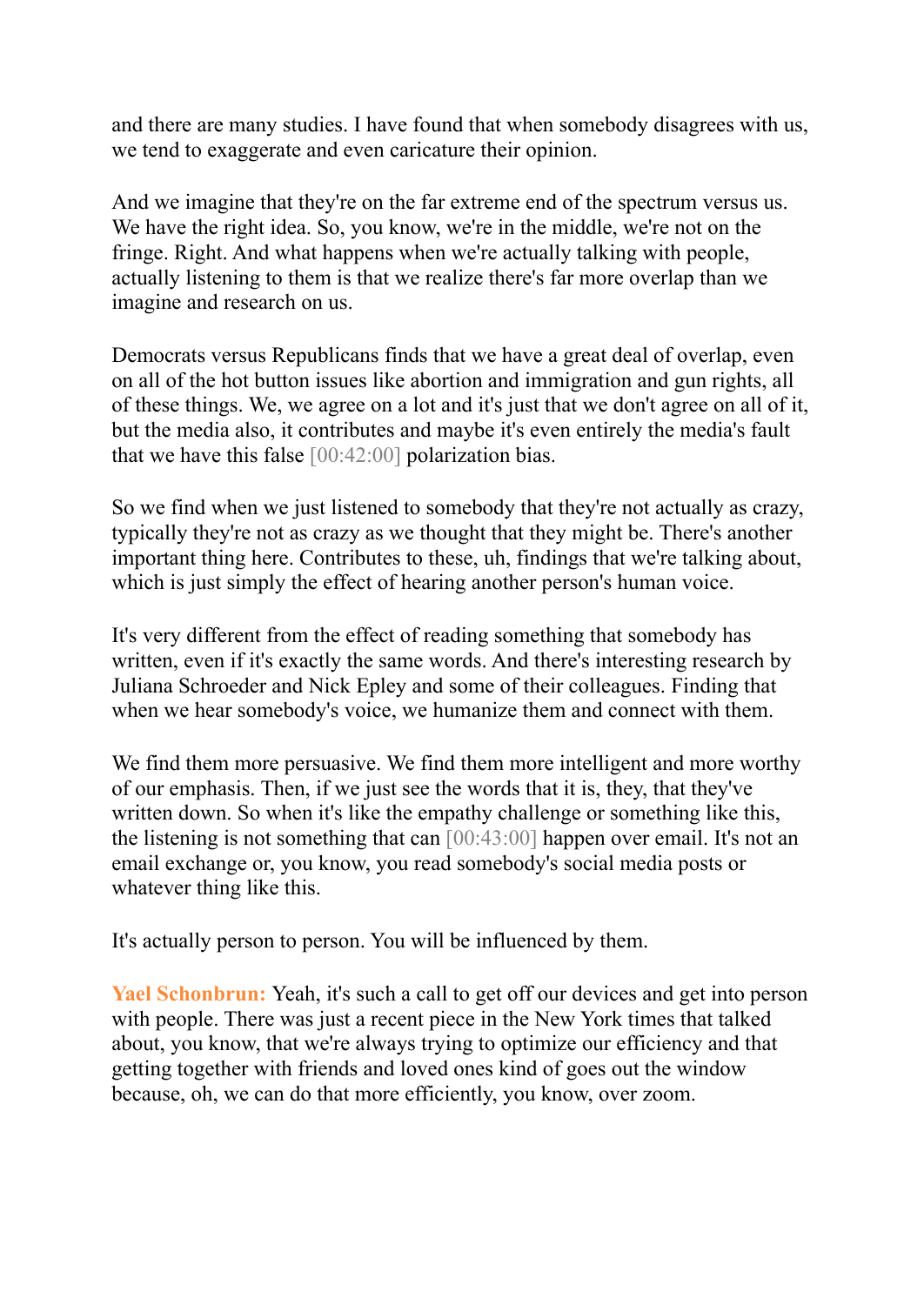And, and I think this is such a good reason to say. Getting back together and safe ways is so important because we lose the humanity when we are just connected through devices.

**Zoe Chance:** I don't know that connected. W, I mean, I guess I do know connecting through devices is also helpful. Um, and we don't have the same sense of comradery that we have in actual in-person environment. And this is why we're not going to have virtual school as an [00:44:00] easy substitute for actual teachers in classrooms and things.

But another interesting piece of the research that, um, that these researchers are doing was finding that adding a video component. Increase liking and persuasiveness and the, your evaluations of their intelligence and things like that. So zoom versus phone calls. At least according to their research is not actually more helpful persuasive rapport building.

So what I would like to say is, please don't make everybody beyond zoom to connect with you. So many investors have zoom fatigue, and if you're not in the same room, if you already know each other, connecting on the phone is completely fine. And the reason for zoom would be if you haven't met somebody before.

So yeah. That you and I are connecting right now over zoom, and we can see each other and get to know each other in this way. And zoom is also helpful when there are so many people in the room, [00:45:00] virtual room who aren't speaking. So if you're going to have a conference call with 10 people, that's very difficult compared to having a zoom room with 10 people or more than that, but we could give each other some space in our lives by switching a lot of our zooms to phone.

**Yael Schonbrun:** Yeah, but can I just sort of follow up with a clarification? So it sounds like zoom and phone calls are not that different than one another, but they different than in-person. There is something added that you get from being in-person with people that you can't access from zoom or phone calls. And so it's

**Zoe Chance:** more liking and more persuasiveness. Yeah. And as we were talking about influence. There's um, a downside to the persuasiveness of being in-person in person as well, because people feel more pressure. So research by Vanessa bonds, and some of her colleagues have found that in across many studies, people are two or three times more likely to say [00:46:00] yes to an in-person request than we anticipate that they will be.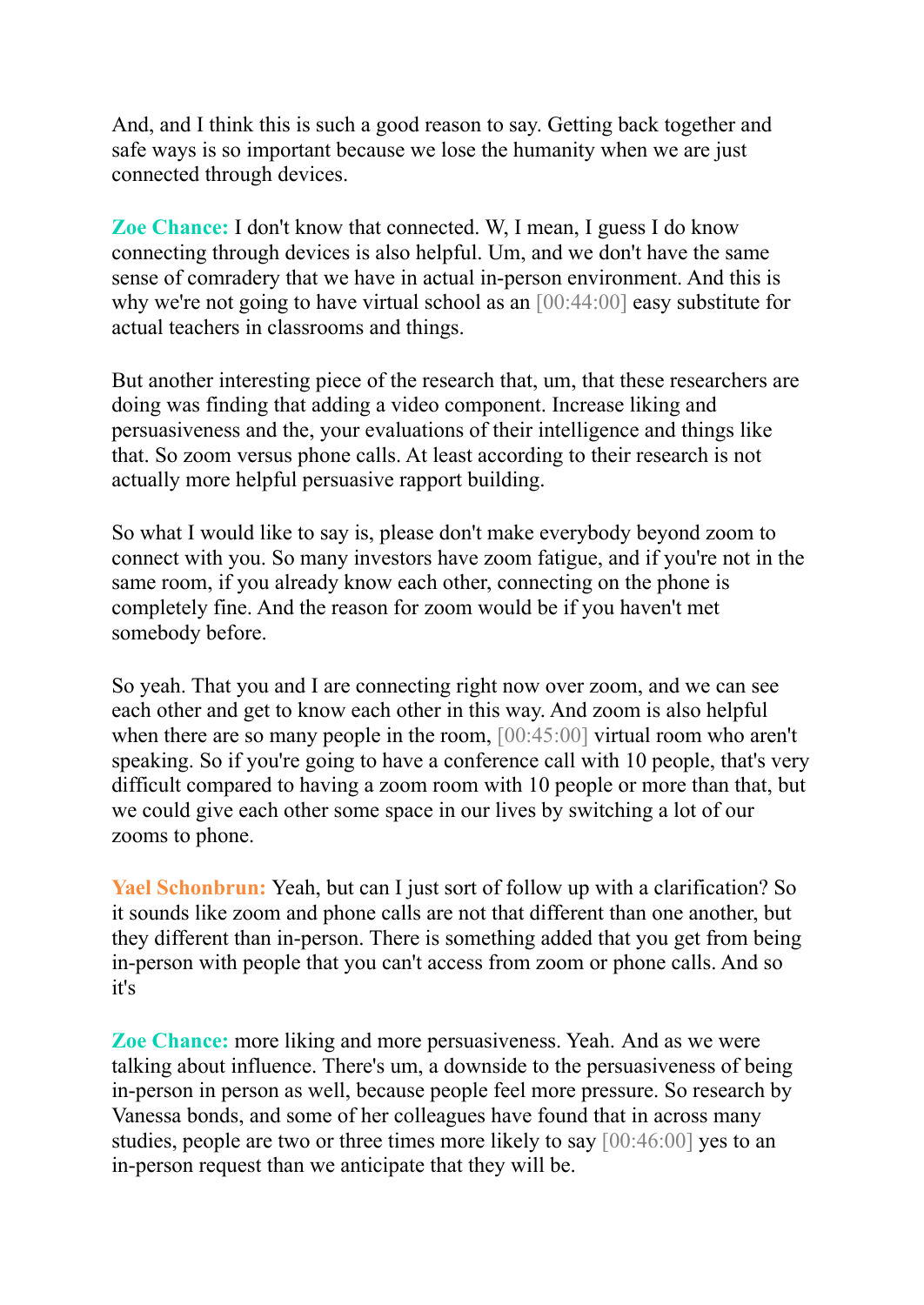So we are far more influential than we think, or imagine when we go and ask somebody for something. When we're making a request for help. And that's because we tend to imagine how hard it will be for them to say yes, but on the other side, what they feel is how difficult it is to say, no,

# **Yael Schonbrun:** Um,

**Zoe Chance:** we also underestimate, or we neglect how good it feels to help people.

Even though we know it feels good for us to help people. We're not perspective taking in that way when we're making a request, but also. If that person feels pressured and like, it's hard to say no, we're we are exerting a bit of extra pressure when we're making an in-person request. So what I recommend in general is first of all, see if this is a situation where you want to make it easy for the other person to say no, There are lots of situations like that.

[00:47:00] Like let's say that, um, we have a, an employee or student or somebody who is asking us for a reference for a job. You only want to reference if they're going to give you a strong reference. So some people ask us for reference that actually it's better for them. If we say. But if they come and ask us in person, Hey, can you provide a like, oh my God, who can say no to an in-person request for a job reference.

So, but everyone asking for a reference should be emailing. So it's easy to say no. And they should be making it further, easy to say no, by saying. Something like, would you feel comfortable giving me a strong reference for this job that I'm applying for? And if you get that email, it's much easier to say something like, you know, um, I'm super busy or like, actually I'm so sorry we worked together or you took my class a long time [00:48:00] ago and I, I don't quite remember enough details.

Maybe you have someone else.

# **Yael Schonbrun:** Yeah,

**Zoe Chance:** Whatever the reason is you can say no to that instead of they have pressured you, you said yes. And then you're not able to give them a strong reference. And that just totally sucks for

**Yael Schonbrun:** I actually while I was reading your book, I was in the position of reaching out for endorsements for my book. That's coming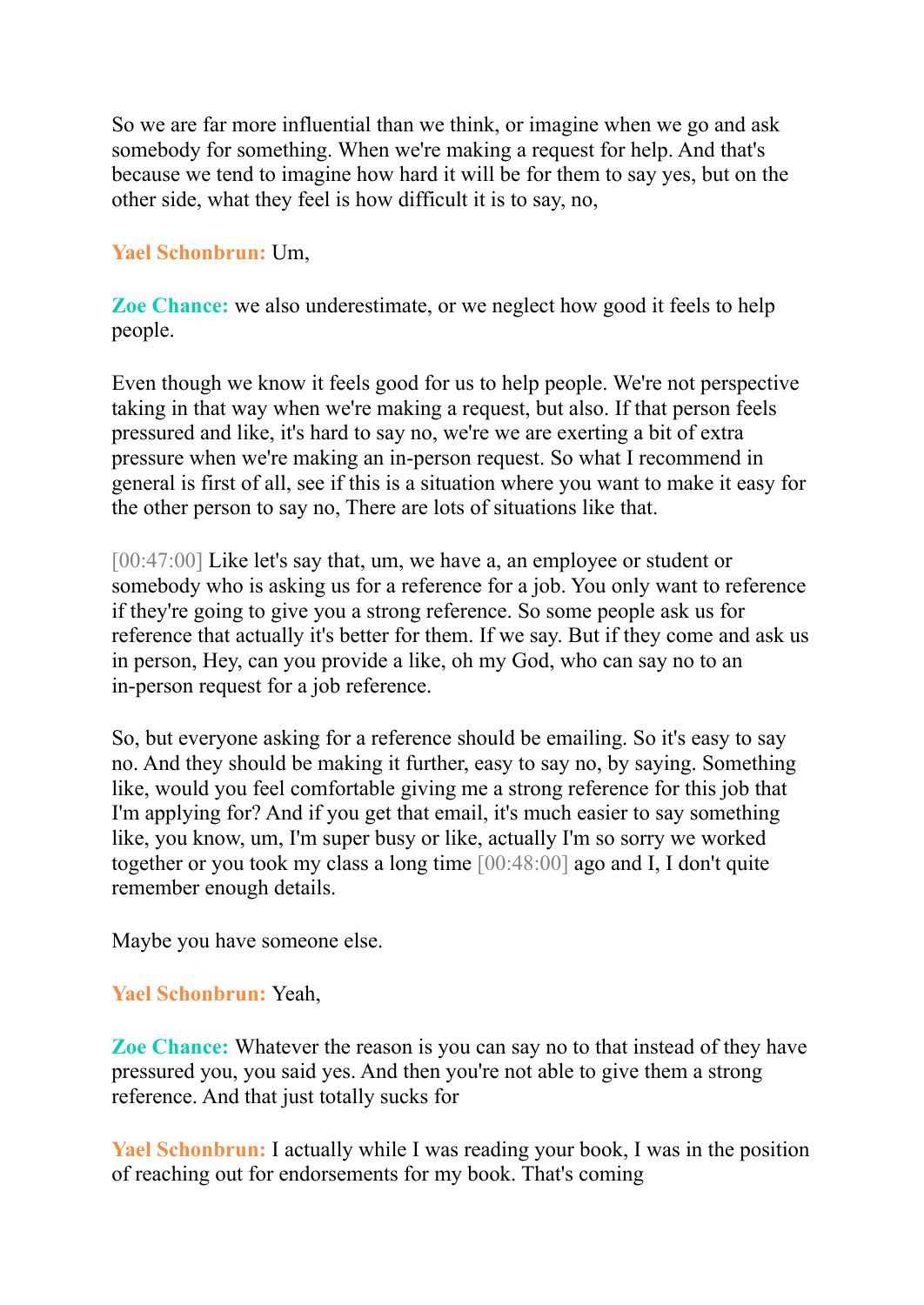# **Zoe Chance:** Yeah. I'd like that.

**Yael Schonbrun:** And I was thinking about your advice and, and I ended up emailing people to request, you know, and I. Stepped out of my comfort zone and ask people who, I didn't know whose work I admire, who are very busy and well-known, and I took your advice and said, you know, would you have time to read this book?

And if you like it and are comfortable provide an endorsement. And just as you're you have this great tip of just ask, like a lot of people said yes, that I would have not expected to say yes, it

**Zoe Chance:** Isn't it amazing.

**Yael Schonbrun:** of startling. Yeah.

**Zoe Chance:** Yeah. And you asked in this beautiful way [00:49:00] with no pressure whatsoever. Yeah. And that's a very scary ask because if someone's really going to read your book. Oh my God. That's so much time you're asking this important busy. It's a huge ask. Yeah. I felt so uncomfortable with those asks as

#### **Yael Schonbrun:** Yeah.

yeah. I actually wanted to talk about the other side of this, that you address, very systematically in your book, which is saying no to people, asking you for whatever, you know, uh, advice or time or,

# **Zoe Chance:** everything.

**Yael Schonbrun:** anything money. Um, and it's an interesting thing. To think about how being able to say no can make you a more influenceable person.

And I have to say, actually, the way that I got exposed to your work was I heard an interview with you on NPR. And you were talking about the power of saying no, and it just was so compelling to me because I actually really struggled to say, now it's harder for me to say no than to receive it. I feel more uncomfortable [00:50:00] turning people down, but I wonder if you can talk a little bit about why being able to say no is so powerful in trying to become more influential.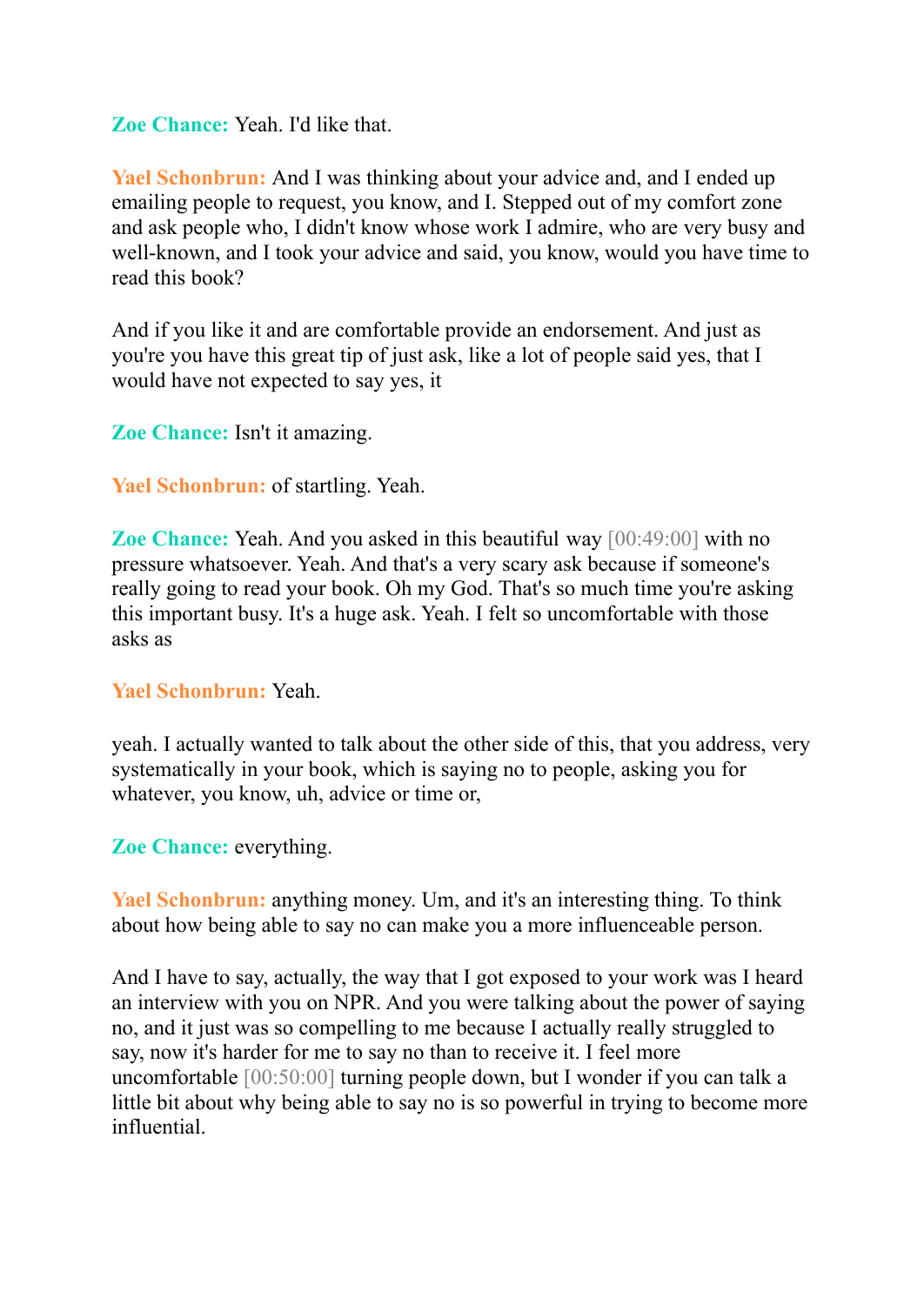**Zoe Chance:** Let's challenge everybody. Who's listening to us right now to consider yelling at are not the boss of you. You're the boss of you, but consider taking on the no challenge where you say no to everything. I'm asking you for anything for 24 hours. The idea here is that, first of all, you find out that Yale is not unusual at all.

And being a people pleaser, almost all of us are people pleasers. And those of us who already realized that we're people pleasers are probably people-pleasing even more than we already realized. We don't notice how much our default reaction is to try to say yes to. This is part of the reason that we're also more influential than we think, because people's default reaction is to try to say yes to us.

Right. And it feels good. There's lots of research supporting that [00:51:00] contribution of time and money. Help in various ways, activates the reward network, just like sex and drugs and money, chocolate, things like that. Um, so we're giving people an opportunity to feel good, but also we have this idea that people were afraid to say, no, even if it's not conscious because we don't want the other person to feel.

We know that rejection can be very painful and our brain does process rejection, literally like physical pain. There's some really cool studies by Naomi Eisenberger neuroscientist, finding that the activation is just exactly the same between social rejection and physical pain. We don't want other people to experience.

But what happens is we're not distinguishing between saying no to this thing or opportunity and saying no to that person or relationship. So typically what is [00:52:00] helpful to practice is saying no to the thing without saying no to the person or relationship. So warm knows. So there's 24 hour. No challenge is a great opportunity to practice a warm.

No. And when you think about how we typically say no, And we're trying to not have the person feel rejected, but we're making excuses and explanations. That's not actually very warm at all. Like, oh, thanks. Uh, I wish I could do this, but, um, you know, I'm busy with this thing. Okay, but that's not reinforcing the relationship.

And so I might instead say, oh yeah, thank you so much for asking for an endorsement of your book and it looks amazing and I'm so excited for you to put this out there. I'm really sorry that. I've I have 99 balls in the air and 99,000 on the ground. Cause I dropped them.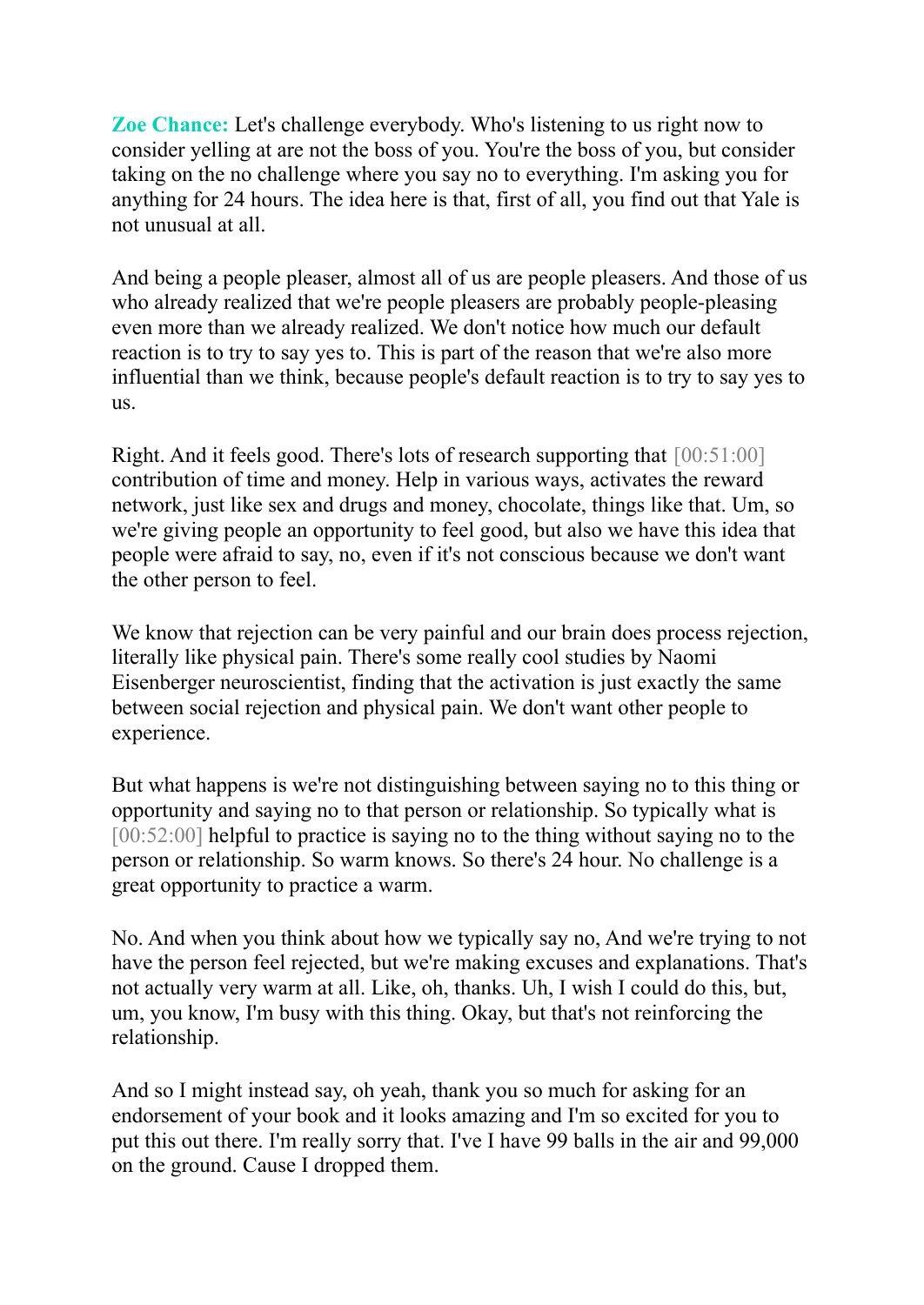# **Yael Schonbrun:** Yeah.

**Zoe Chance:** You know, I can't do it right now, but I really wish you luck and you'll feel like, okay, totally get it.

You know,  $[00:53:00]$  she's happy about me and my book. It's just totally not right for her. I might though on the other end of the spectrum express, a warm enthusiastic know in saying like, Hey, y'all. I'm excited that you've wrote a written, a book and actually endorsement requests are my nightmare. And I never say yes to these things because it's like absolute nightmare.

I don't know. It's just like a thing. It's just my thing. I hate these, but like go forth and prosper. And even in that case, you won't feel like I hate you. You'll just feel like I'm kind of this quirky, adorable weirdo. Paranoid or has this pet peeve about book endorsements. You totally know. It's not you.

So when you practicing. Everybody, every situation, you don't need to do it repeatedly with the same person over 24 hours. But each person, what you experience is how it feels for most [00:54:00] people is scary, but empowering. You're realizing, oh my God, I'm a people pleaser. And I'm saying yes to everything. And actually my time, my most valuable resource, I'm just treating it like a public good that everyone has an equal right to, which is completely insane.

And then you're also experiencing that. I didn't want this other person to feel rejected and in pain, but actually they're okay. If I said no in a warm way, they weren't assuming that I could do the thing. Like you'll yell reached out to you for the endorsement. She's not assuming that you're going to say yes.

She's just hoping if you say yes, it's great, but she say, no, it's fine. But then the further. Piece of this, the longterm benefit to you of being more comfortable saying, no, that's not apparent until you experience it. And because I've now talked about it, you will perceive this when you become more comfortable saying, no, you get more comfortable with the [00:55:00] idea of other people saying no to.

When you're more comfortable with other people saying no to you, you're reaching out in a way that doesn't pressure them and you don't have that repulsive edge of meatiness that makes someone to run in the opposite direction. So you're just letting them know, like we've been talking about like, I'm not the boss of you, right?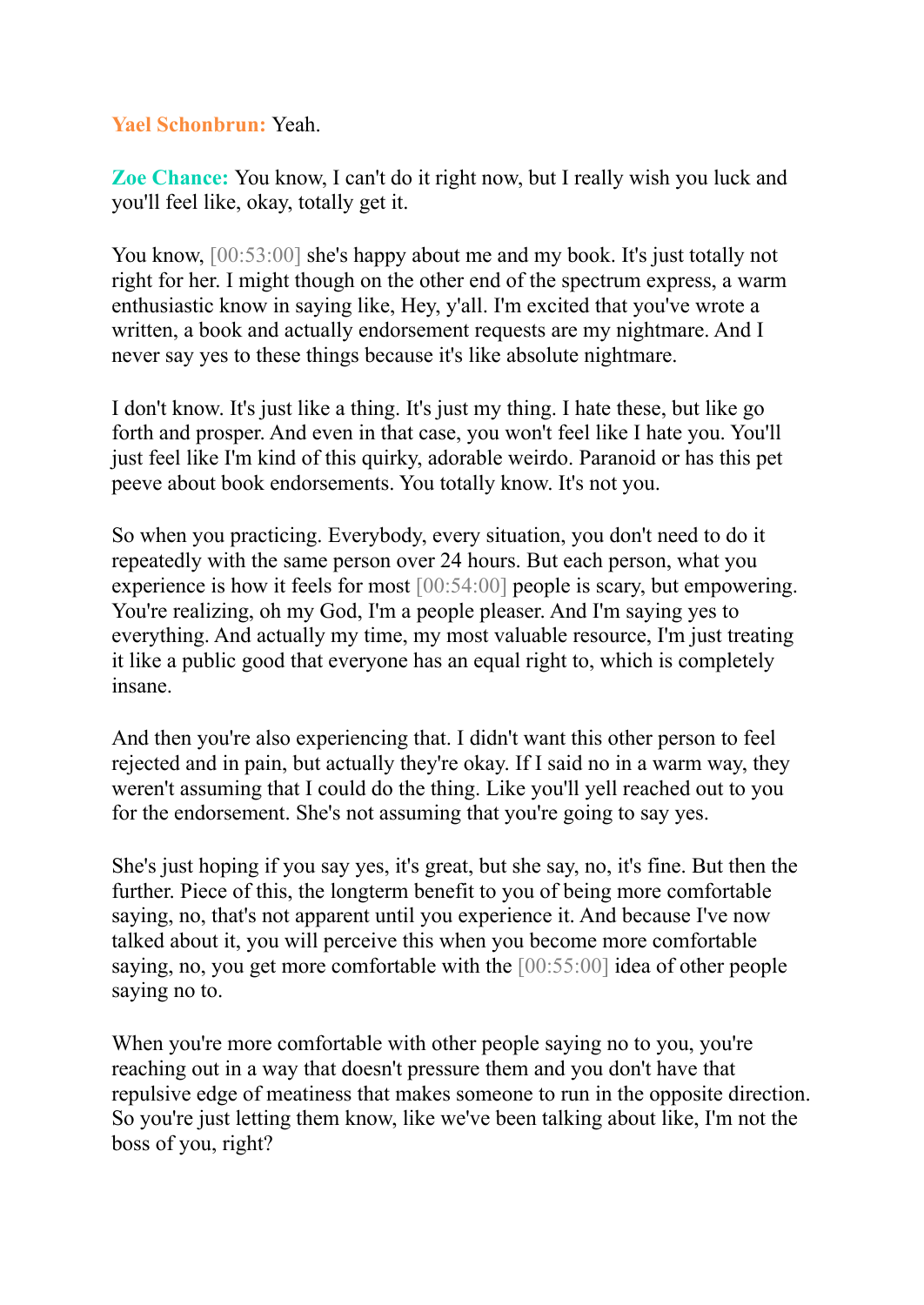Like here's the situation. Here's what I would love. Is there any possibility, right? Or just like you were talking about yet. Like if you have the time to read this and you like it, I would be absolutely delighted beyond belief. If you might be willing to provide an endorsement, right. This is such a gentle, empowering way of asking for something.

But then if they do say yes, They feel generous and empowered instead of pressured. And they didn't even get to feel generous [00:56:00] about it. So you say no so that you feel comfortable saying no. So that you give the other people the opportunity to feel comfortable saying no. And then miraculously, it makes them want to say yes.

**Yael Schonbrun:** And, and I think you're getting to this, but I'll just say it explicitly. I think when you allow for no, both from yourself and from other people, you also make space for a more wholehearted yet. Right. So, uh, yes that can come in the space of also being okay with a no tends to be a really authentic, committed, invested.

Yes. Which is what we're going for. To get somebody to agree to something under coercion where they don't really want to. And that's what happens. I see this all the time in the couples room where people just sort of say, fine, fine, have it your way, but that's not a wholehearted. Yes. That is not a wholehearted.

Yes. And that's not going to get you very far in a relationship or in the business world. [00:57:00] So allowing for the no really allows people to come in more fully when there is a yes to be had.

**Zoe Chance:** this is so important. And if you have coerced someone into saying yes, even if they were totally enthusiastic in that moment, because you. Put them into a state of scarcity or freaking out, or all kinds of other heavy emotional reactions. They, they can even feel like they wanted to say yes in that moment, but what you really want is them to feel good about saying yes in the long run so that you're not pressuring them through any means.

And when they say yes, Not just happy with this outcome, but they are happy to follow through. And then they're open to other ideas of collaborative. With you in the future and they're not trying to get out of it. So even in something as transactional as a sales relationship, it sucks to [00:58:00] have sold somebody, something that they didn't want.

And then you, they take a ton of your time to try to get out of this thing that they didn't want. And they will complain about you and take whatever action they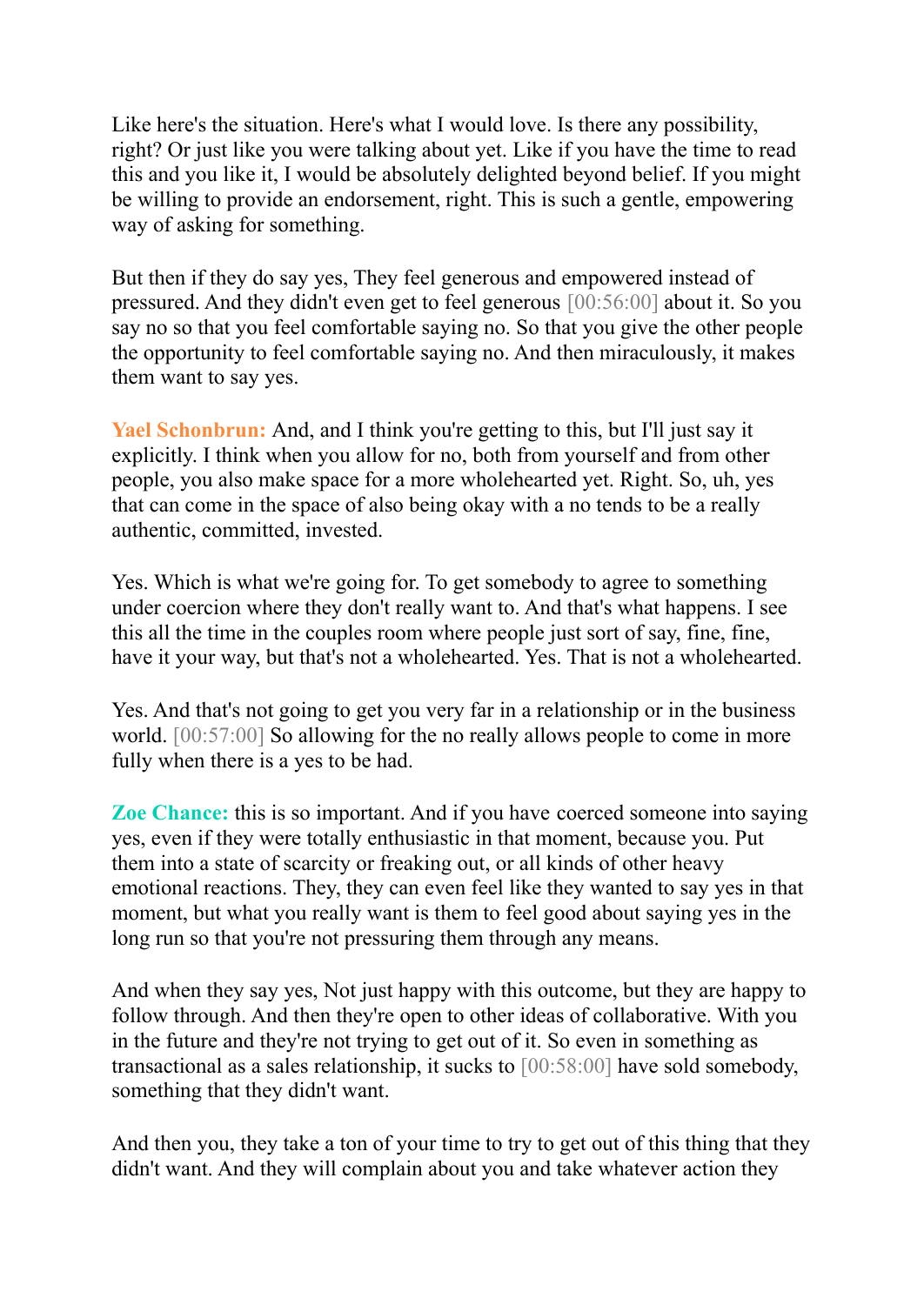can take to take revenge in a relationship. I can only imagine that if I have said, okay, Great. Okay, fine. Whatever you want. I'm going to take revenge in some way, one way or another, and you might not know what it's going to be or when, but there will come a payback time.

Yes.

**Yael Schonbrun:** Yeah. So I'm, I know our time is just about that. So I just wanted to finish at the beautiful quote that I just love from your book, which is while the study of influence is a science, the practice of influence is an art. And I just love that because it really does. Form the platform to sort of look into the science, but also give you some motivation to really put this into practice.

And what I want to say is this book is full of really amazing [00:59:00] exercises, where you can really perfect your art. , but other than the book, which is terrific. And I recommend it to everybody, you know, whether you're looking for more influence in your personal relationships or at work, um, whether you're looking to grow a big idea and needs sort of.

The ability to connect to people to support that effort. , I recommend the book, but where else can people find out more about your work?

**Zoe Chance:** You can come to my website, www dot Zoe, chance.com. My name is Z O E C H a N C E. And. Things like a free newsletter with influence tips. And later in the year, I'll be launching a free online course. It's global. It's going to be translated into eight different languages. And the book is going to be translated into at least 28 different languages.

So if English is not your native language, I'm happy to help you find the book that is in your native language.

**Yael Schonbrun:** Awesome. Well, Thank you. so much. I really appreciated your time. Thank you.

**Zoe Chance:** Thank you. I've really enjoyed talking with you.

if [01:00:00] you're a psychologist off the clock listener and you love gaining wisdom on living well from good books, join our new psychologist off the clock book club. We're going to be meeting the second Thursday of each month at noon Eastern standard time in the U S. Book club members will be invited to attend monthly book meetings with our team. Join our private Facebook group. You'll get a monthly newsletter and you'll get to vote on upcoming books that